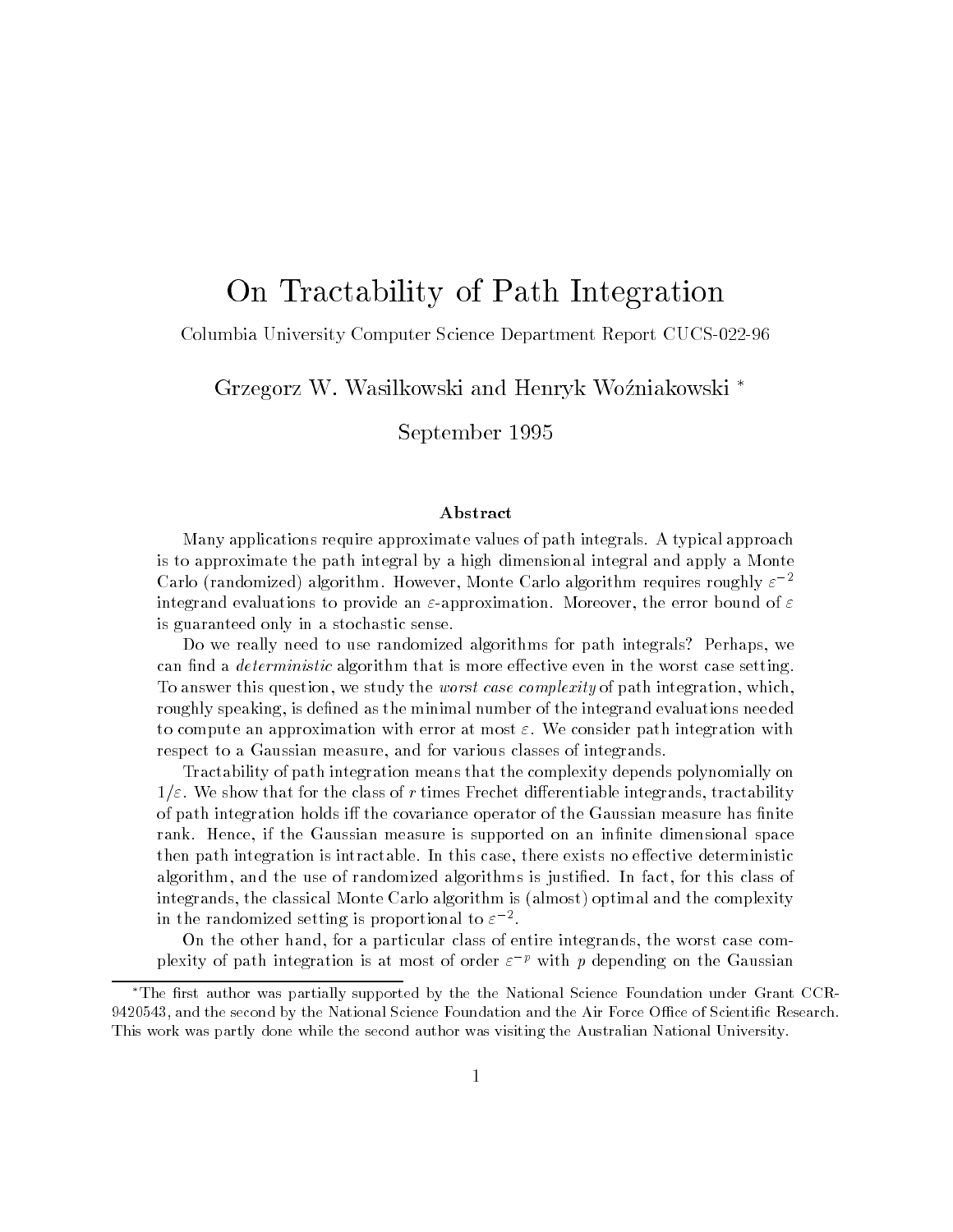measure-be-correspondence-tractable-correspondence-tractable-correspondence-tractable-correspondencemeasure the exponent <sup>p</sup> is less than or equal to - For the Wiener measure <sup>p</sup>  --For this class, we provide effective deterministic algorithms which solve the path integration problem with (worst case) cost that is usually much less than the (randomized) cost of the classical Monte Carlo algorithm-

Approximate computation of integrals is undoubtedly one of the most important problems of computational mathematics In many cases integrals involve functions of nitely many variables d. Not surprisingly, the univariate case  $d = 1$  is best understood and has a rich and well-developed theory Elements of the classical theory of univariate integration can be found in almost all numerical analysis textbooks The study of the complexity of continuous problems has started from the pioneering work of Sard and Nikolskij on univariate integration, see  $[1, 2]$ .

The multivariate case  $\mathbf{r}$  is multiplied than one is multiplied than one is multiplied than one is a subset of very active research. For large  $d$ , a typical approach is to use Monte Carlo (randomized) algorithms. However, for some classes of integrands, deterministic algorithms can be also very effective. An example is provided by integrands with bounded mixed derivatives, for which algorithms based on low discrepancy points can be used. The state of the art can be found in [3]. Complexity of multivariate integration in various settings is also an active research area. An account of recent progress can be found in  $[4, 5, 6, 7, 8, 9, 10, 11]$ .

In this paper we consider the case  $d = +\infty$ . That is, we deal with integrals of functions of interesting the called this is usually called the path is usually called the problem The name is a second t derived from the most typical case, in which we integrate over continuous functions (paths) with respect to the Wiener measure, see  $[12]$ . Sometimes, instead of path integration, the name functional integration is used, see [13, 14]. The latter stresses that we integrate over a class of functions

One may suspect that the path integration problem is merely of theoretical interest elds is the opposite is true Path integrals of the company applied to the manual manual manual quantum integra physics and chemistry dierential equations and nancial mathematics as well as average case complexity. Here are a few examples. In the forties, R. P. Feynman introduced path integration in quantum physics, see [12]. The work of Feynman initiated a very fruitful stream of research in quantum physics and chemistry which continues to be active, see e.g..  $[13, 15, 16, 17, 18, 19, 20, 21, 22, 23]$ . A rigorous mathematical foundation for Feynman path integration can be found in proposition the case of the second that the approach  $\eta$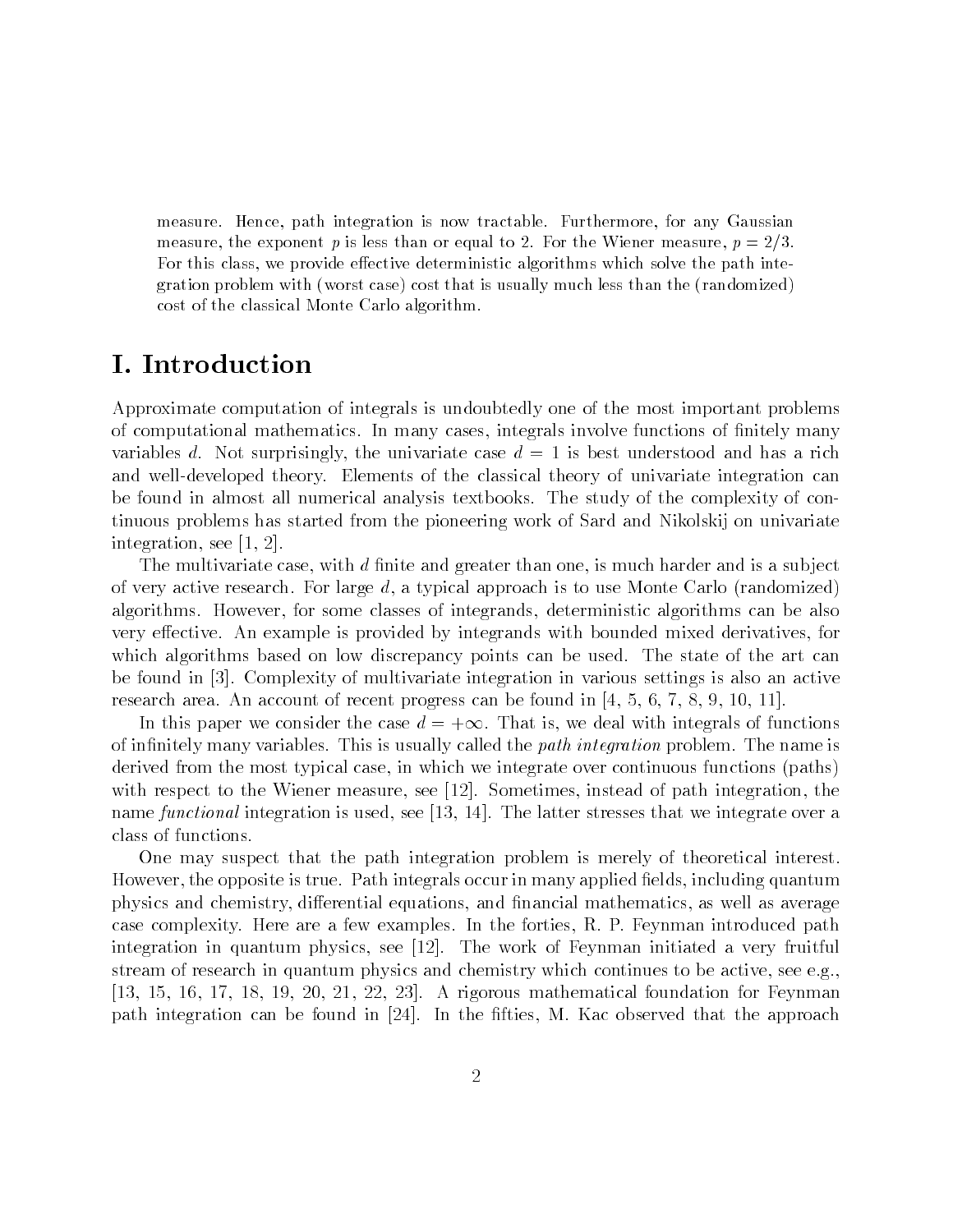of Feynman can be used for the solution of parabolic differential equations, and established what today is called the Feynman-In factor see the Feynman-In factor sees the solutions of many dierential see and operator equations can be expressed as path integrals, see  $[14]$ . Also many problems in nancial mathematics are expressed as generalized Feynman-Kac formulas and hence their solution may be reduced to computing path integrals, see  $[26, 27, 28]$ . Finally, in average case complexity, we need to estimate the average error of an algorithm; this error is, once more, given as a path integral A more complete list of applications is given in the introduction of  $[14]$ .

A typical approach to computing path integrals is to switch to a multivariate integral and apply a monte care carried algorithm That is algorithm That is the interesting interesting integral in is approximated by a d dimensional integral, where d may be large (or even huge). Then the classical Monte Carlo algorithm can be used since its speed of convergence, although not great, does not depend on  $a$ . Inis approach usually requires on the order of  $\varepsilon$  -mitegrand evaluations to obtain the expected error at most - at most - at most - at most - at most - at most

Due to this relatively high cost of Monte Carlo and only stochastic error assurance, one would like to know weather there is an effective *deterministic* algorithm which approximates path integrals with a small (deterministic) error. Obviously, the existence of such a deterministic algorithm depends on the probability measure  $\mu$  occurring in the path integral as well as on the class F of integrands. Hence, for a given measure  $\mu$  and a given class F. we we we asset the worst case complexity of path integrations of monography speaking the worst. case complexity is proportional to the minimal number of integrand evaluations needed to computer and approximation with with with at most case  $\alpha$  at  $\alpha$ 

we are mainly interested in how the complexity depends on a complexity depending  $\mathcal{L}_\mathbf{r}$ order  $\varepsilon^{-\kappa}$  with  $p < z$  then we beat the bound  $\varepsilon^{-\kappa}$  of the classical Monte Carlo algorithm. For  $p = 2$ , the bounds are of the same order. However, even for  $p > 2$ , we may prefer to use a deterministic algorithm since its error is guaranteed to be at most - where the class criticism Monte Carlo algorithm we only know that its expected error is expected error is at  $M$ deterministic algorithms, we do not have to cope with the problem of generating random numbers or functions

This discussion motivates the concept of tractability of path integration. Namely, we say that the path integration problem is *tractable* if the worst case complexity depends polynomially on the settings such as the randomized or average cases such as the randomly cases of the random tractability of path integration is obvious in classes for which the L norms of integration integration integration in are uniformly bounded. However, for problems that are not path integration, the study of tractability in other settings is an interesting subject, see  $[29, 30]$ .

Tractability of path integration depends on the probability measure  $\mu$  and the class F of integrands. We now comment on the assumptions regarding  $\mu$  and  $F$ .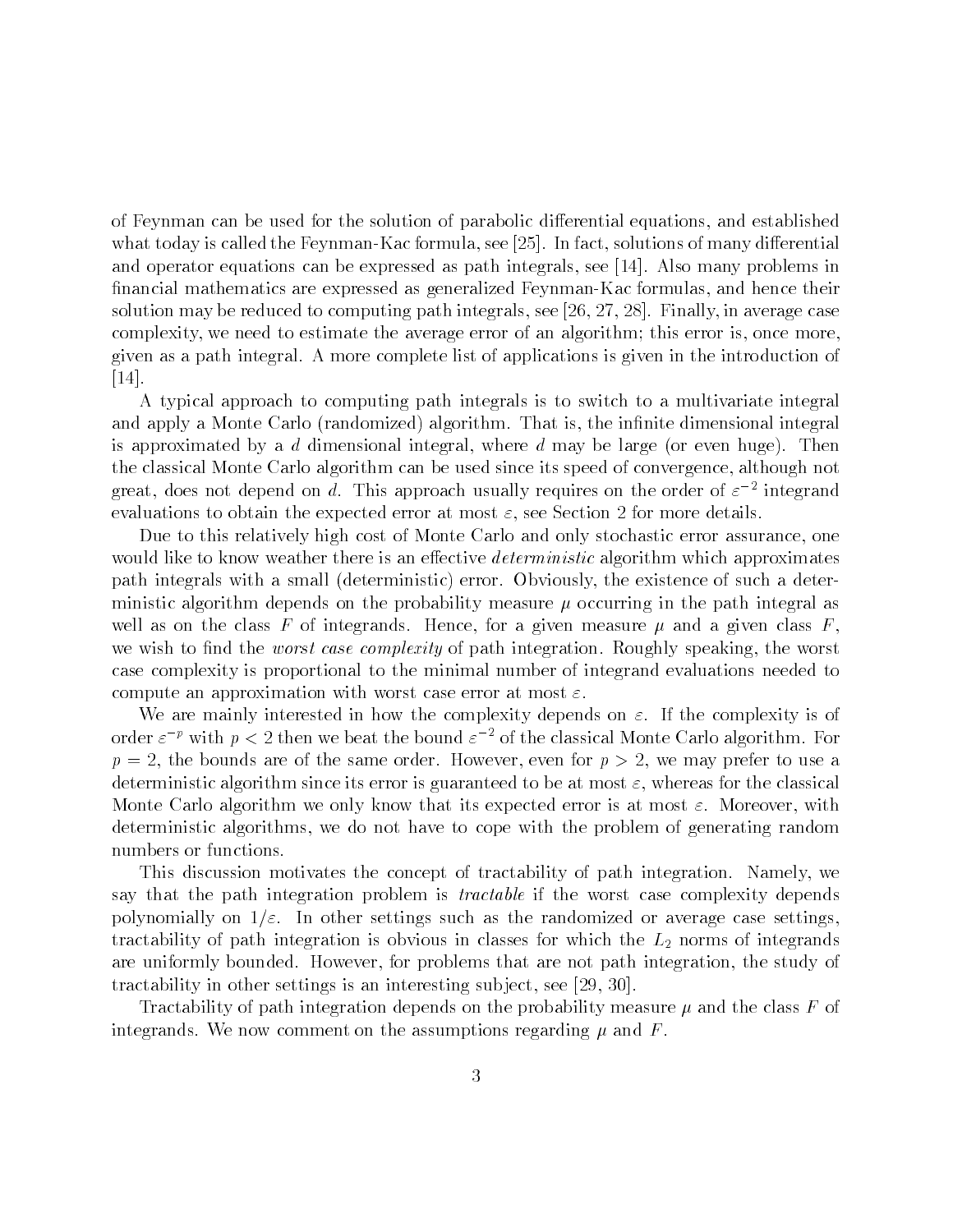We begin with the measure  $\mu$ . In most applications of path integration, the classical Wiener measure (Brownian motion) is used. The Wiener measure is an example of a Gaussian measure which is appropriate for many applications Its role can be hardly overestimated It would be tempting to study path integration only for the Wiener measure. However, we prefer to be more general and to study path integration for arbitrary Gaussian measures and to illustrate the results for the Wiener measure as a primary example. In this way we will better understand the influence of the Gaussian measure on the complexity of path integration. Of course, it would also be interesting to study path integration for a non-Gaussian measure, although no such application is known to us.

We now turn to the class  $F$  of integrands. Here, the situation is far more complex since there is no class of integrands which plays a dominant role corresponding to the Wiener measure. Even for the multivariate case, there is no class which is singled out. On contrary, many different classes seem to be relevant and their choice depends on the particular application Usually these classes are characterized by some global smoothness properties of the integrands

For path integration we follow the multivariate approach and we analyze classes de ned by global smoothness. First we consider the class of integrands that are  $r$  times continuously Frechet differentiable. We prove that in this case, tractability of path integration holds iff the covariance operator of the Gaussian measure has nite rank Hence the problem of path integration is intractable if the Gaussian measure is supported on an in nite dimensional space. Then it is reasonable to switch to the randomized setting. It turns out that the classical Monte Carlo algorithm is (almost) optimal and the complexity in the randomized setting is proportional to  $\varepsilon$  -.

Next we analyze a speci c class of entire functions For this class the path integration problem is tractable, and the worst case complexity is of order  $\varepsilon$   $\epsilon$  with  $p$  depending, in particular, on the Gaussian measure used. For the Wiener measure, we have  $p = 2/3$ , which means that we need substantially fewer integrand evaluations than for the classical Monte Carlo algorithm even though we guarantee that the worst case error is at most - We stress however, that to get this result we assume that integrands are entire functions and that we can use derivatives as permissible information It is well known that the classical Monte Carlo algorithm requires no smoothness of the integrands; it is enough to assume that they are square integrable

The classes of integrands studied in this paper are characterized by global smoothness properties. In a forthcoming paper, see  $[31]$ , we consider a different class of integrands. This class is related to the Feynmann ring class of precisely this is the class of potential  $\sim$ and initial conditions functions which de ne the heat equation Although these functions do not need to be very smooth, we prove tractability of path integration, and in many cases.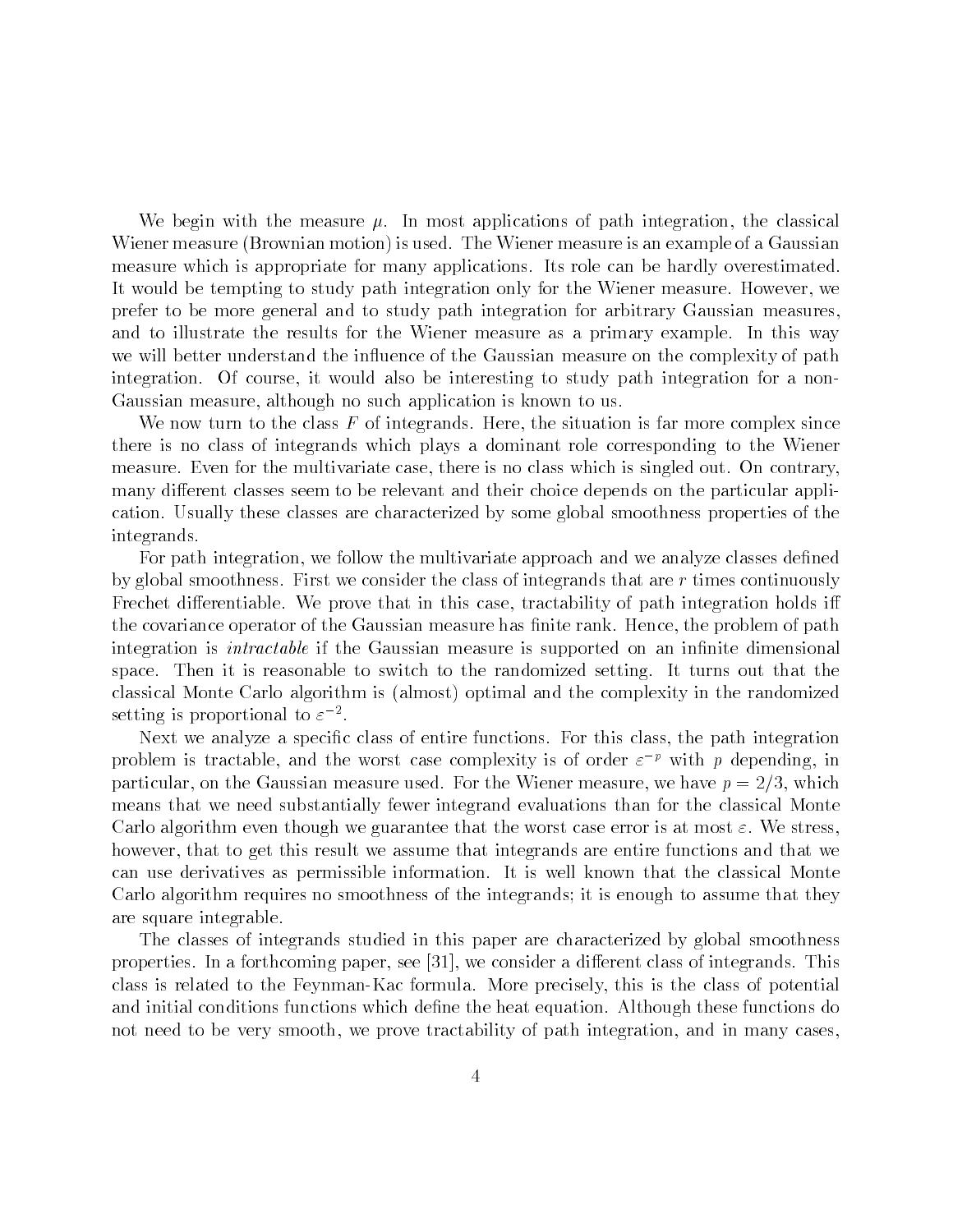the worst case complexity is substantially smaller than  $\varepsilon^{-}$ .

## II- Formulation of the problem

In this section we formulate the path integration problem and explain a typical computational approach to approximating path integrals We also de ne the worst case complexity and tractability of path integration

Let X be a separable Banach space. The norm in X is denoted by  $\|\cdot\|_X$ . An example of the complete the space  $\alpha$  is the space  $\alpha$  is the space  $\alpha$  continuous scalar functions defined and  $\alpha$ with the sup norm,  $||x||_X = \sup_{t \in [0,1]} |x(t)|$ .

We assume that X is equipped with a zero mean Gaussian measure  $\mu$ , see, e.g., [32]. An example of  $\mu$  is provided by the Wiener measure  $\mu = w$  for which  $X = C([0,1])$  and

$$
\int_{C[0,1]} x(t_1)x(t_2) w(dx) = \min\{t_1, t_2\}.
$$

It is known that X can be embedded in the Hilbert space  $L_2([0,1])$ . It is an obvious corollary of the Banach- (components theorem and Banach- alaman- alaoglum theorem and the Banachwhich states that X is isometrically isomorphic to a subspace of  $C([0,1])$  which, in turn.  $\mathbf{L}$  as a subspace of  $\mathbf{L}$  as a subspace of Linear and  $\mathbf{L}$ continuous mapping Im :  $X \to L_2([0,1])$ . We denote the inner product of  $L_2([0,1])$  by  $\langle \cdot, \cdot \rangle$ . Then the measure  $\nu = \mu_{\text{Im}}$  is also a zero mean Gaussian measure on  $L_2(|0,1|)$ . Let  $C_{\nu}$ :  $L_2([0,1]) \to L_2([0,1])$  be the covariance operator of  $\nu$ . The operator  $C_{\nu}$  is self adjoint, nonnegative definite and has finite trace. That is, there exists an orthonormal system  $\{\eta_i\}$ iof  $L_2([0,1])$ ,  $\langle \eta_i, \eta_j \rangle = \delta_{i,j}$ , for which

$$
\eta_{j} = o_{i,j}, \text{ for which}
$$
\n
$$
C_{\nu} \eta_{i} = \lambda_{i} \eta_{i}, \quad \lambda_{1} \geq \lambda_{2} \geq \cdots \geq 0 \quad \text{and} \quad \sum_{i=1}^{\infty} \lambda_{i} < +\infty. \tag{1}
$$

observe that it was if all all integrations the path integration problem becomes the complete  $\mathcal{L}_i$  is all then an atomic measure at zero and  $S(f) = f(0)$ . This, of course, can be solved exactly by using one function value. To omit this trivial case, we assume that at least one eigenvalue is positive 

 $\blacksquare$ 

Without loss of generality, we may assume that  $\eta_i \in \text{Im}(X)$ . Indeed, the measure  $\nu$ is concentrated on  $\text{Im}(X)$ ,  $\nu(\text{Im}(X)) = 1$ , and  $\eta_i \in \text{Im}(X)$ , where the closure of  $\text{Im}(X)$ is taken in the norm of  $\#V(\varphi)$  ,  $\Box$  we can approximate  $\Box$  is the canonical  $\Box V$  with an arbitrarily smaller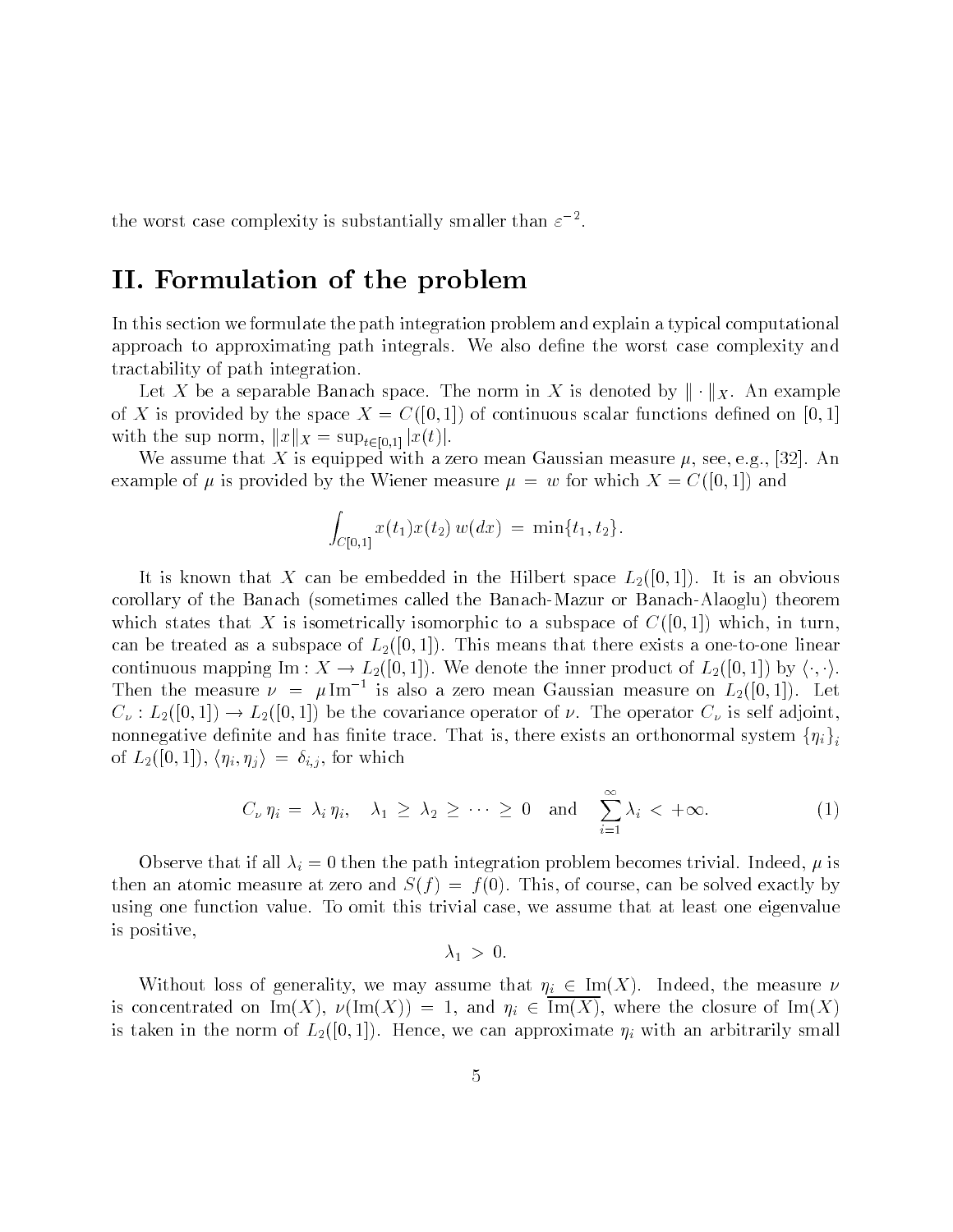error  $\alpha$  , created the Imager  $\mu$  and this cumbers of the approximation of  $\alpha$  is  $\alpha$  assumed that  $\alpha$ simplicity in the ImX of ImX of ImX of ImX of ImX of ImX of ImX of ImX of ImX of ImX of ImX of ImX of ImX of I i

For the Wiener measure  $\mu = w$ , we have

Im(x) = x, 
$$
\eta_i = \sqrt{2} \sin \left( \frac{2i - 1}{2} \pi x \right)
$$
,  $\lambda_i = \frac{4}{\pi^2 (2i - 1)^2}$ .

Let F be a class of Borel measurable real functions de ned on X An example of such F studied in this paper is the class  $F = F<sup>r</sup>$  of r times Frechet differentiable functions for Let F be a class of (Borel) measurable real functions defined on X. An example of such F studied in this paper is the class  $F = F^r$  of r times Frechet differentiable functions for which  $||f^{(i)}|| = \sup_{x \in X} ||f^{(i)}(x)|| \le 1$  for from  $X^i$  to  $\mathbf R$ , and its norm is defined as  $||f^{(i)}(x)|| = \sup_{||x_i||_X \leq 1} |f^{(i)}(x)x_1x_2 \cdots x_i|$ .

The path integration problem is de ned as approximating integrals of f from F That is we want to approximate the expectation of f with respect to the Gaussian measure  $\mu$ ,

$$
S(f) = \int_X f(x) \,\mu(dx), \quad \forall \, f \in F. \tag{2}
$$

nitely is a control the integrated from the integrand form  $\mathcal{A}$  in  $\mathcal{A}$  in  $\mathcal{A}$  in  $\mathcal{A}$  in  $\mathcal{A}$  in  $\mathcal{A}$  in  $\mathcal{A}$ variables. That is why the path integration problem can be viewed as an integration of functions of intervals of intervals of intervals of intervals of intervals of intervals of intervals of interv

we now it and it can path integrate the problem for the spaces  $\alpha$  interests in the space  $\alpha$  path in the space Assume first that  $\Lambda \equiv \mathbf{R}^*$  for some finite  $a$ , and let  $\mu$  be the standard Gaussian measure with interesting the eigenvalues of its covariance operator  $\mathbf{N}$  is covariance operator Then  $\mathbf{N}$ 

th 
$$
\lambda_i
$$
 as the eigenvalues of its covariance operator. Then (2) becomes  
\n
$$
S(f) = \frac{1}{(2\pi)^{d/2}} \frac{1}{\sqrt{\lambda_1 \lambda_2 \cdots \lambda_d}} \int_{\mathbb{R}^d} f(t_1, t_2, \ldots, t_d) \exp\left(-t_1^2/(2\lambda_1) - \cdots - t_d^2/(2\lambda_d)\right) d\vec{t},
$$

where  $t = [t_1, t_2, \ldots, t_d] \in \mathbb{R}^d$ .

Hence for nite dimensional spaces X the path integration problem reduces to nite dimensional integration with respect to a Gaussian measure

Assume now that X is of in nite dimension We now show how Sf can be approximated by finite dimensional integrals. Let  $x = \text{Im}^{\text{-}}(\text{Im} x)$ . Note that Im  $\text{-}$  is well defined on the set Im(X) which is of a full  $\nu$ -measure. Hence, Im  $^+($ Imx) is defined almost everywhere. By changing variables  $y = \text{Im}(x)$  we may rewrite (2) as

$$
S(f) = \int_{L_2([0,1])} f\left(\text{Im}^{-1}(y)\right) \nu(dy).
$$

The elements y from  $L_2([0,1])$  can be approximated by

$$
P_{d}y = \sum_{i=1}^{d} \langle y, \eta_i \rangle \eta_i.
$$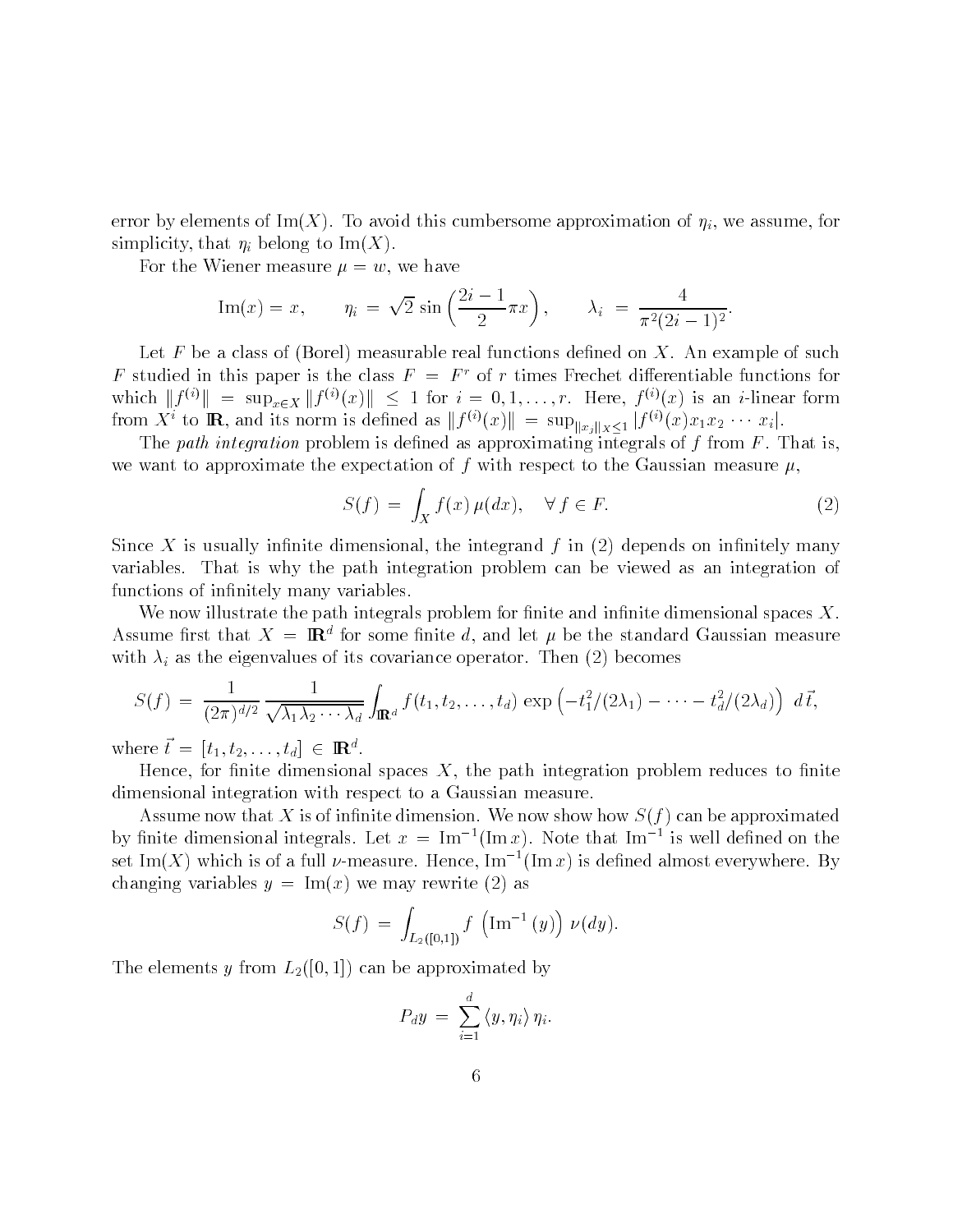Then the integral  $S(f)$  is approximated by  $S_d(f_d)$ , where  $f_d : \mathbf{R}^d \to \mathbf{R}$  is defined by

$$
f_d(\vec{t}) = f\left(\text{Im}^{-1} (t_1\eta_1 + t_2\eta_2 + \cdots + t_d\eta_d)\right),
$$

for  $t = [t_1, t_2, \ldots, t_d] \in \mathbb{R}^d$ , and

$$
S_d(f_d) = \frac{1}{(2\pi)^{d/2}} \frac{1}{\sqrt{\lambda_1 \lambda_2 \cdots \lambda_d}} \int_{\mathbb{R}^d} f_d(\vec{t}) \exp\left(-t_1^2/(2\lambda_1) - \cdots - t_d^2/(2\lambda_d)\right) d\vec{t}.
$$
 (3)

observe that so is a formula interesting and the case of a formulation as formulation as formulation and space X. However, unlike the latter case, the eigenvalues  $\lambda_i$  tend to zero, and  $\lambda_i \leq a/i$  with  $a = \sum_{i=1}^{\infty} \lambda_i$  <  $+\infty$ . Hence, there is a decreasing dependence on the successive variables  $t_i$ in  $(3)$ .

For a function f that satis es the Banach-Lebesgue theorem it is enough to assume that f is continuous and  $|f(\text{Im}^{-1}(P_dy))| \leq g(\text{Im}^{-1}(y)), \forall d$ , for some function g for which nite is a second contract of the second contract of the second contract of the second contract of the second c

$$
S(f) = \lim_{d \to \infty} S_d(f_d).
$$

This suggests that to approximate  $S(f)$  it is enough to choose a sufficiently large d and approximate a community of the choice of dimensional Sdfd The choice of depending on the smoothness of the smoothness of the elements of F  $\sim$  F  $\sim$  examples) we was that F  $\sim$   $\sim$  FID is the class of Lipschitz functions).

the elements of F. For example, assume that 
$$
F = F_{\text{Lip}}
$$
 is the class of Lipschitz functions  
 $F_{\text{Lip}} = \{f : X \to \mathbf{R} : |f(x_1) - f(x_2)| \le K ||\text{Im}(x_1) - \text{Im}(x_2)||_{L_2([0,1])}, \ \forall x_1, x_2 \in X\},\$ 

for some positive constant K. Then for  $f \in F_{\text{Lin}}$  we have

$$
|S(f) - S_d(f_d)| \le K \left( \int_{L_2([0,1])} \sum_{i=d+1}^{\infty} \langle y, \eta_i \rangle^2 \nu(dy) \right)^{1/2} = K \left( \sum_{i=d+1}^{\infty} \lambda_i \right)^{1/2}.
$$
  
Hence, to guarantee that the error  $|S(f) - S_d(f_d)| \le \varepsilon$ ,  $\forall f \in F_{\text{Lip}}$ , it is enough to define d

as the smallest integer for which

$$
\sum_{i=d+1}^{\infty} \lambda_i \leq \varepsilon^2/K^2.
$$

For  $\lambda_i = \Theta(i^{\dagger})$  with  $k > 1$ , we get

$$
d = \Theta\left((K/\varepsilon)^{2/(k-1)}\right) \quad \text{as } \varepsilon \to 0^+.
$$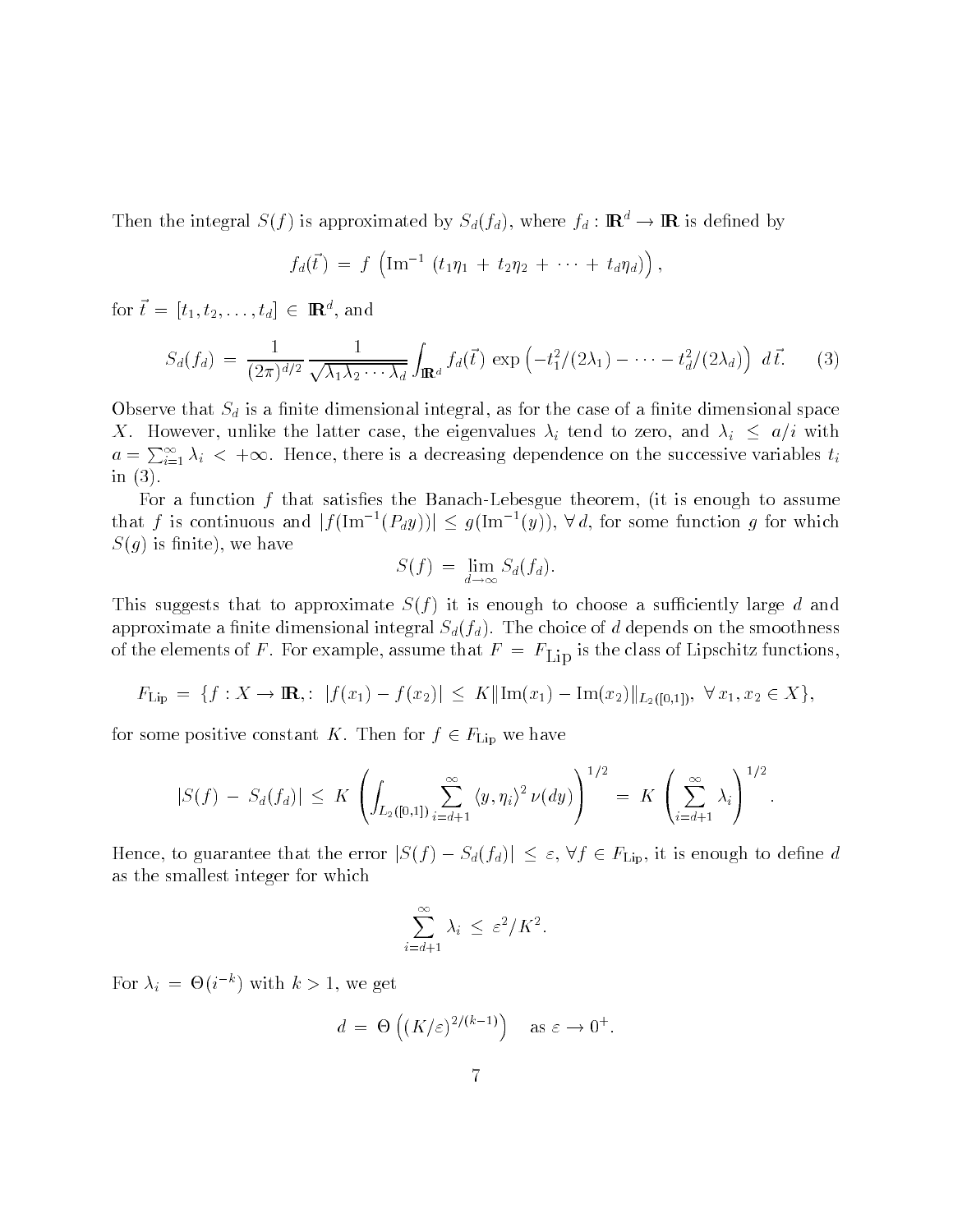For the Wiener measure we have  $k = 2$  and

$$
d = \frac{1}{\pi^2} \left(\frac{K}{\varepsilon}\right)^2 (1 + o(1)) \text{ as } \varepsilon \to 0^+.
$$

Hence for in nite dimensional spaces X we can approximate path integration by d dimensional integration with respect to a Gaussian measure of the control of  $\mathbf{y}$  and the integration of as the error tolerance - goes to zero How fast d- goes to in nity depends on the decay of the eigenvalues of  $\lambda_i$ .

In either case of X, we see that path integrals may be approximated by d dimensional integrals, where d is typically (very) large. For  $f \in L_2(X, \mu)$ , the high dimensional integration is usually done by the classical Monte Carlo algorithm applied to the function  $f_d$ ,

$$
S_d(f_d) \sim \text{MC}_n(f_d; \vec{u}) = \frac{1}{n} \sum_{i=1}^n f_d(u_i),
$$

where  $\vec{u} = [u_1, u_2, \dots, u_n] \in \mathbb{R}^{nd}$  and  $u_i$  are independent random points of  $\mathbb{R}^d$  which are distributed according to the Gaussian measure of zero mean and variances  $\lambda_1, \lambda_2, \ldots, \lambda_d$ . It is well known that

$$
\mathrm{E}\left(S_d(f_d)-\mathrm{MC}_n(f_d;\vec{u}\,)\right)^2\,=\,\frac{1}{n}\,\left(\int_{L_2([0,1])}h^2(P_dy)\,\nu(dy)\,-\,\left(\int_{L_2([0,1])}h(P_dy)\,\nu(dy)\right)^2\right),
$$

where  $h = f \circ \text{Im}^{-1}$  and E stands for the expectation with respect to the random selection of the points  $u_i$ .

Note that

$$
E (S(f) - MC_n(f_d; \vec{u}))^2 = |S(f) - S_d(f_d)|^2 + E (S_d(f_d) - MC_n(f_d; \vec{u}))^2
$$

and

$$
\int_{L_2([0,1])} h^2(P_d y) \nu(dy) = \int_{L_2([0,1])} (h(P_d y) - h(y) + h(y))^2 \nu(dy)
$$
\n
$$
\leq 2 \int_{L_2([0,1])} (h(y) - h(P_d y))^2 \nu(dy) + 2 \int_{L_2([0,1])} h^2(y) \nu(dy).
$$

Obviously,  $\int_{L_2([0,1])} h^2(y) \nu(dy) = \int_X f^2(x) \mu(dx)$ . Hence, for the class  $F_{\text{Lip}}$  of Lipschitz functions we have

$$
\mathbb{E}\left(S(f) - \mathrm{MC}_n(f_d; \vec{u})\right)^2 \le K^2 \left(1 + 2n^{-1}\right) \sum_{i=d+1}^{\infty} \lambda_i + \frac{2}{n} \int_X f^2(x) \,\mu(dx).
$$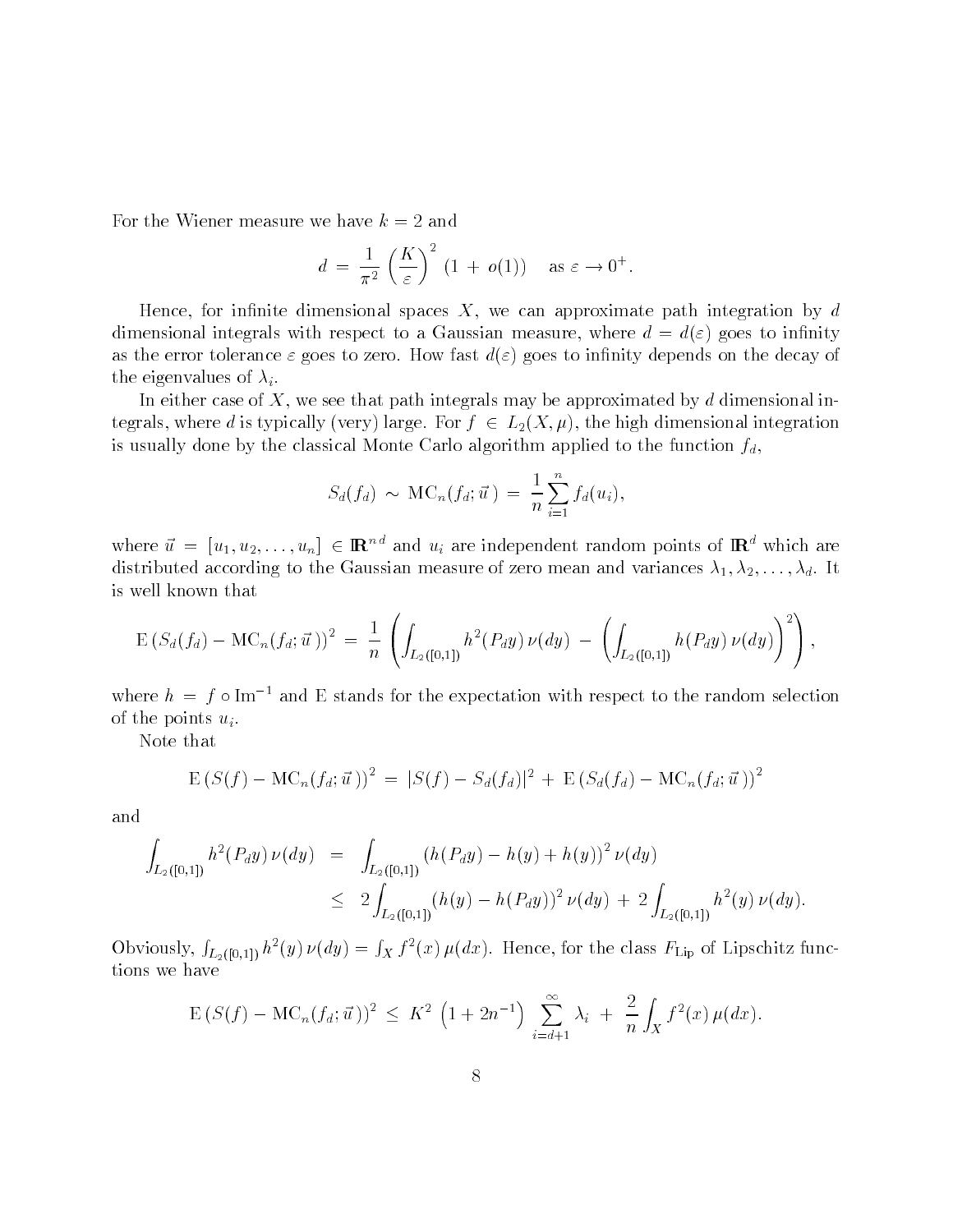To guarantee that the randomized error of the classical Monte Carlo algorithm is at most  $\varepsilon$ , we choose *n* of order  $\varepsilon^{-2}$  and *d* such that  $\sum_{i=d+1}^{\infty} \lambda_i$  is of order  $(\varepsilon/K)^2$ . For  $\lambda_i = \Theta(i^{-\kappa})$ , the cost of the classical Monte Carlo algorithm with randomized error at most - is proportional to the cost of computing  $\varepsilon$  - values of functions of  $a = \Theta((K/\varepsilon)^{2/(N-2)})$  variables.

The goal of this paper is to investigate whether path integration can be solved by *deterministic* algorithms in the *worst case* setting. More precisely, we are interested in the *worst* case complexity comp-path is path integration This is denoted as the minimal cost and minimal cost  $\pi$ all deterministic algorithms which compute an approximation whose error is at most - for all  $f \in F$ . In what follows, we assume that the cost of one integrand evaluation is c, and the cost of one arithmetic operation or comparison of real numbers is unity. Of course,  $c \geq 1$ , and in many cases c is much larger than unity The precise density of comp<sub>le</sub>ting and an in a found on the component of the component of the component of the component of the component of the component of the component of the component of the component of the component of the component of the component of the as the minimal number of integrand evaluations needed to compute an approximation whose error is at most  $\varepsilon$  for all  $f \in F$ .

It is usually dicult to nd comp- F That is why we settle for some characteristics of complete it that the path integration problem is the setting in the worst case in the worst case setting and iff there exist two nonnegative numbers  $K$  and p such that

$$
comp(\varepsilon, F) \leq K \mathbf{c} \varepsilon^{-p}, \qquad \forall \varepsilon \in (0, 1). \tag{4}
$$

The smallest or rather in  $\mathcal{F}$  for which is called the exponent of the exponent of the pathology  $\mathcal{F}$ integration problem 

$$
p(F) = \inf \left\{ p : \limsup_{\varepsilon \to 0^+} \varepsilon^p \text{ comp}(\varepsilon, F) < +\infty \right\}.
$$

### III- Finite regularity

In this section we study tractability of path integration for the class  $F = F<sup>r</sup>$  of r times continuously Frechet dierentiable functions where r is a nonnegative integer For is a nonnegative integer,<br>  $\begin{aligned} \n\kappa^{(k)}(x) \| & \leq 1 \,, \; \forall \, x \in X, \; k = 0, 1, \ldots, r \end{aligned}$ 

$$
F^r = \left\{ f : X \to \mathbb{R} \ : \ f^{(r)} \text{ is continuous and } \| f^{(k)}(x) \| \le 1, \ \forall x \in X, \ k = 0, 1, \dots, r \right\}.
$$

As we shall see the shall see tractability of path integration depends on the eigenvalues on the eigenvalues on the eigenvalues of the eigenvalues of the eigenvalues of the eigenvalues of the eigenvalues of the eigenvalue lation operator C in

**Theorem 1** (i) If  $r = 0$  or all the eigenvalues  $\lambda_i$  are positive, i.e.,  $\lambda_i > 0$ ,  $\forall i \geq 1$ , then the path integration problem is intractable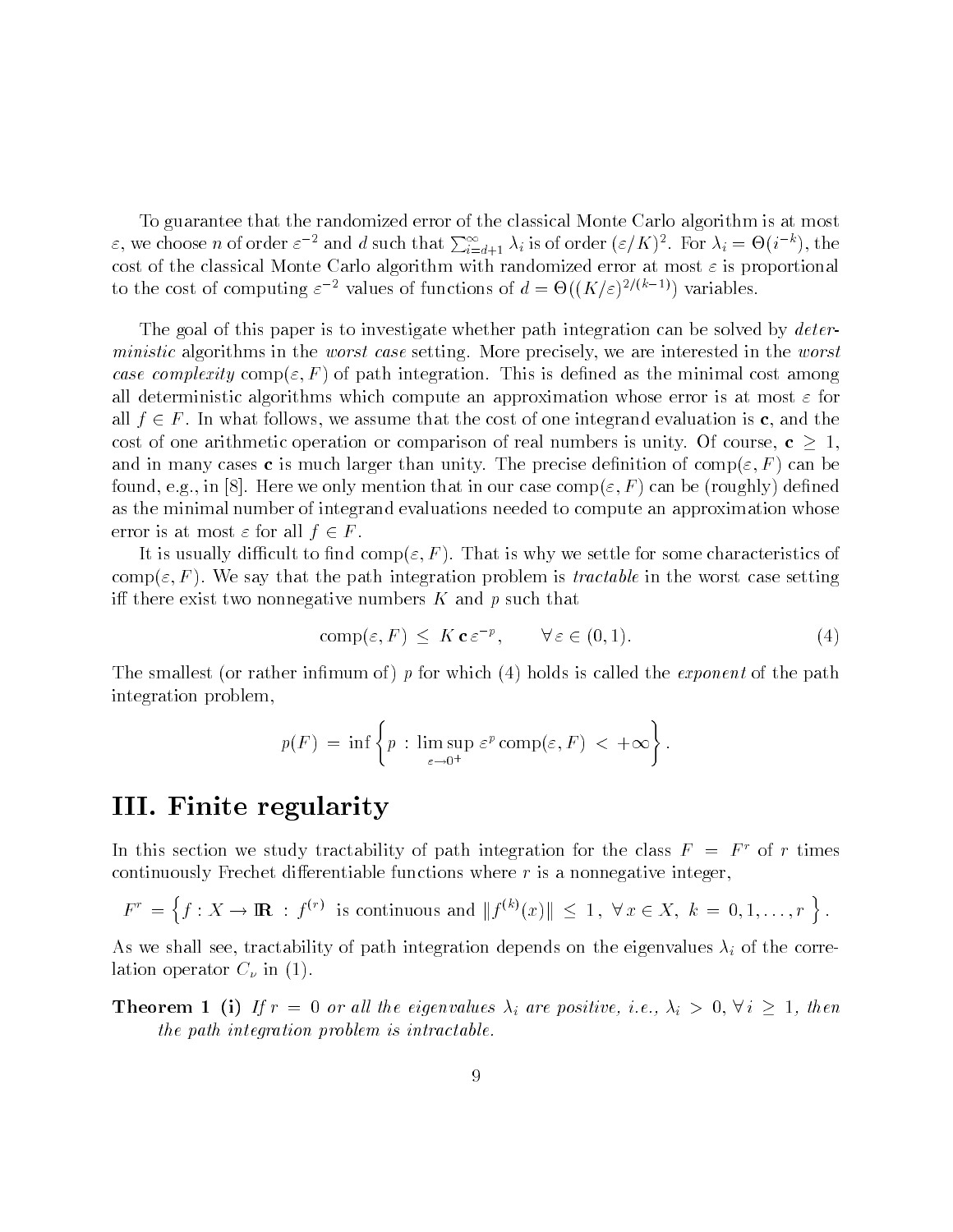(ii) If  $r \geq 1$  and only k eigenvalues  $\lambda_i$  are positive, i.e.,  $\lambda_k > 0$  and  $\lambda_{k+1} = 0$ , then the path integration problem is tractable with exponent  $k/r$ , i.e.,

$$
\operatorname{comp}(\varepsilon, F^r) \ = \ \Theta\left(\mathbf{c} \ \varepsilon^{-k/r}\right).
$$

The assumption that all eigenvalues  $\alpha$  is not positive is natural since  $\alpha$  is natural since  $\alpha$  is concentrated on a nite dimensional subspace of X which contradicts the essence of the path integration problem. Hence, Theorem 1 provides a negative result about tractability of path integration. It indicates that the class  $F^+$  of finite smoothness is too large to permit tractability of path integration in the worst case setting. To get tractability in the worst case setting, we need to shrink the class  $F$  . This can be done in different ways. One of them is to consider a class of entire functions, i.e., functions with infinite smoothness  $r = +\infty$ , and this is the subject of Section 4. Another one will be reported in a forthcoming paper  $[31]$ .

For completeness, we also consider the case where only k eigenvalues are positive. Then, as we shall see, the path integration problem becomes a  $k$  dimensional weighted integration problem and is tractable with exponent  $k/r$ . Note, however, that if k is large relative to r then the exponent is large

Remark - Intractability of path integration in the worst case setting can be broken by switching to the randomized setting. Indeed, for the class  $F$  , the Monte Carlo algorithm applied to  $S_d(f_d)$ , as discussed in Introduction, yields an approximation whose expected error is at most  $\varepsilon$  and cost equals ( ${\bf c}$  + 1)  $\varepsilon$   $^{-1}$  . The Monte Carlo algorithm is almost optimal. Indeed, it can be proven that the complexity of the path integration problem for the class  $F^+$  in the randomized setting is  $\hspace{0.1em}$ 

$$
\operatorname{comp}^{\operatorname{ran}}(\varepsilon, F^r) = \Theta(\mathbf{c} \varepsilon^{-2}), \quad \forall r \ge 0,
$$

assuming that the eigenvalues  $\lambda_i$  of (1) do not go to zero too fast, i.e.,  $\lambda_i = \Omega(i^{-\alpha})$  for some  $k>1$ .

Without any assumption on the eigenvalues  $\lambda_i$ , one can prove that the complexity compressively goes to infinity faster than  $\varepsilon^{-1}$  for any positive  $o$ .

For the de nition of the randomized setting see eg 
 The proof of the lower bound on the complexity uses results of 
 and 
 for the nite dimensional case and the proof of Theorem

Proof of Theorem We rst prove i Suppose on the contrary that we have tractability i.e.,

$$
\operatorname{comp}(\varepsilon, F^r) \leq K \mathbf{c} \varepsilon^{-p} \tag{5}
$$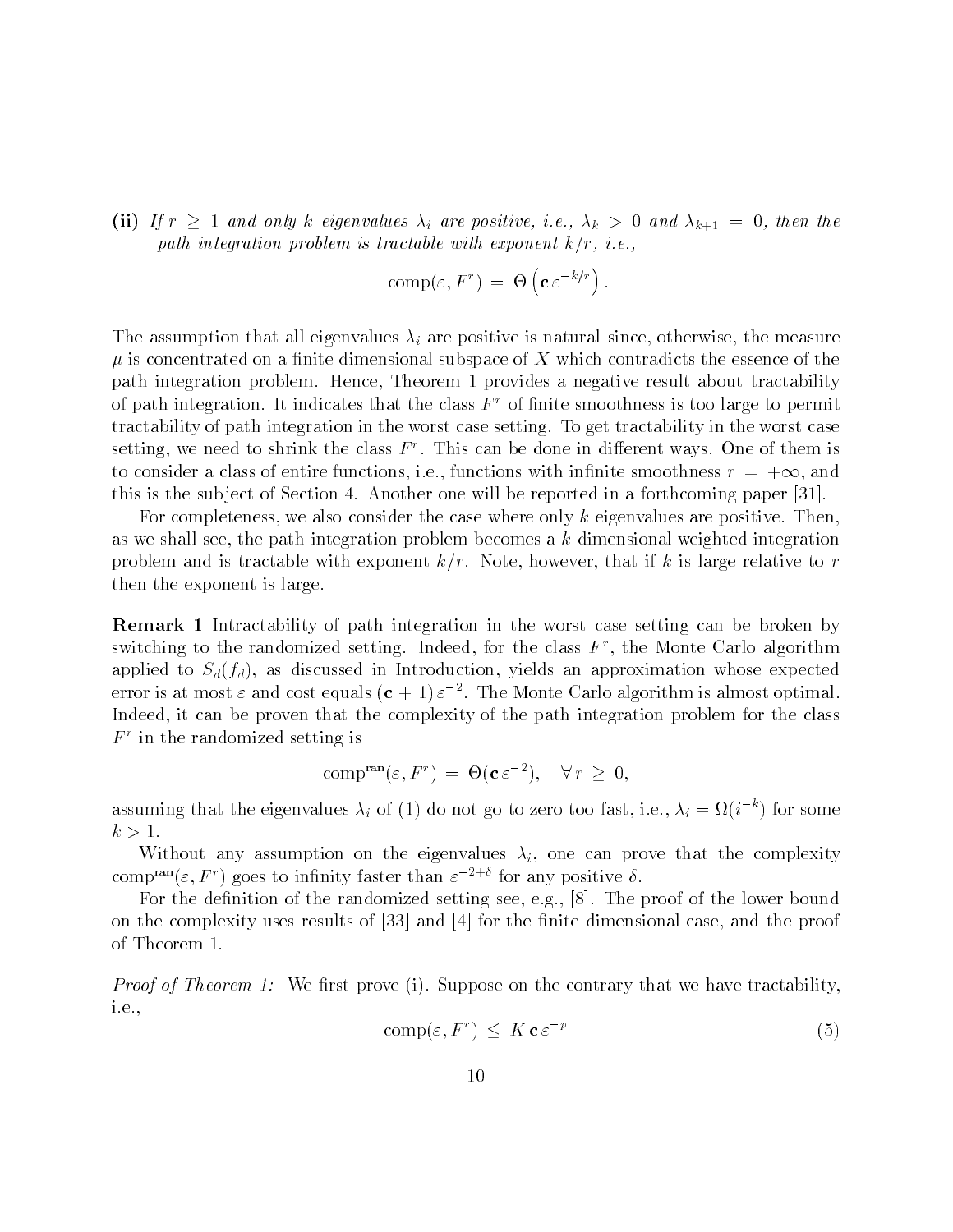for some nonnegative  $K$  and  $p$ .

For  $r = 0$  let  $d = 1$ , and for  $r \ge 1$  let d be an integer such that  $d > rp$ . For  $D = [0, 1]^d$  define the class  $C^{r,d}(D)$  of functions  $q : \mathbb{R}^d \to \mathbb{R}$  which are r times continuously differentiable, whose support is contained in the set D, and for which  $||g^{(i)}(\vec{t})|| \leq 1$  for all at  $d > rp$ . For<br>climes continuously<br>(i)( $\vec{t}$ )||  $\leq 1$  for all  $t \in \mathbb{R}^d$  and  $i = 0, 1, \ldots, r$ . Here, the norm  $||q^{(i)}(t)||$  is defined as in Section 2 with the 2-norm of  $\vec{t}$ , i.e.,  $\|\vec{t}\|^2 = \sum_{j=1}^d t_j^2$ .<br>
For  $g \in C^{r,d}(D)$ ,  $Ry = [\langle y, \eta_1 \rangle, \langle y, \eta_2 \rangle, \dots, \langle y, \eta_d \rangle]$  for  $y \in L_2([0,1])$ , and  $P = R \circ \text{Im}$ :

 $X \to \mathbf{R}^d$  define

$$
f(x) = g(Px), \quad \forall x \in X.
$$

It is easy to check that

$$
f^{(i)}(x) x_1 x_2 \cdots x_i = g^{(i)}(Px) (Px_1)^T (Px_2)^T \cdots (Px_i)^T, \quad \forall x_1, x_2, \ldots x_i \in X.
$$

This yields

 $|f^{(i)}(x)x_1\cdots x_i|\leq ||Px_1||\cdots||Px_i||\leq ||\text{Im}(x_1)||\cdots$  $\|\text{Im}(x_i)\| \leq \beta^i \|x_1\|_X \cdots \|x_i\|_X$ 

where  $\beta = ||Im||$ . Hence

$$
||f^{(i)}(x)|| \leq \beta^r, \quad \forall x \in X, \ \forall i \leq r.
$$

This means that  $\beta^{-r} f$  belongs to F<sup>r</sup>. Since  $\eta_i \in \text{Im}(X)$ , we have  $P(X) = \mathbb{R}^d$  and it is easy to check that

$$
S(f) = \int_D g(\vec{t}) \rho_d(\vec{t}) d\vec{t}, \qquad (6)
$$

where the weight discussion and in the weight of the weight of the weight of the weight of the weight of the w

the weight 
$$
\rho_d
$$
 is given by  
\n
$$
\rho_d(\vec{t}) = \frac{1}{(2\pi)^{d/2}\sqrt{\lambda_1\lambda_2\cdots\lambda_d}} \exp\left(-t_1^2/(2\lambda_1) - t_2^2/(2\lambda_2) - \cdots - t_d^2/(2\lambda_d)\right).
$$

Observe that  $\rho_d$  is well defined since the  $\lambda_i$  are positive for  $1 \leq i \leq d$ . Indeed, if  $r = 0$  then  $d = 1$  and  $\lambda_1 > 0$ , and if  $r \geq 1$  then all eigenvalues  $\lambda_i$  are positive.

The essence of (6) is that the  $(\varepsilon/\beta')$  complexity of path integration cannot be smaller than the  $\varepsilon$ -complexity of d dimensional weighted integration in the class  $C^{\gamma*}(D)$ . Since (5) holds, this implies that the latter complexity is also  $O(C \, \varepsilon^{-r})$ . We now show that this is not true

Let  $m_n = m_n(C^{\gamma-}(D))$  denote the minimal error of algorithms using n function values for the weighted integration problem (b) in the class  $C^{\infty}(D)$ . It is known, see e.g., [8] p. 58, that **Zakarta Communication** 

$$
m_n = \inf_{\vec{t_1}, \vec{t_2}, \dots, \vec{t_n} \in D} \sup_{g \in C^{r,d}(D), g(\vec{t_i}) = 0} \int_D g(\vec{t}) \rho_d(\vec{t}) d\vec{t}.
$$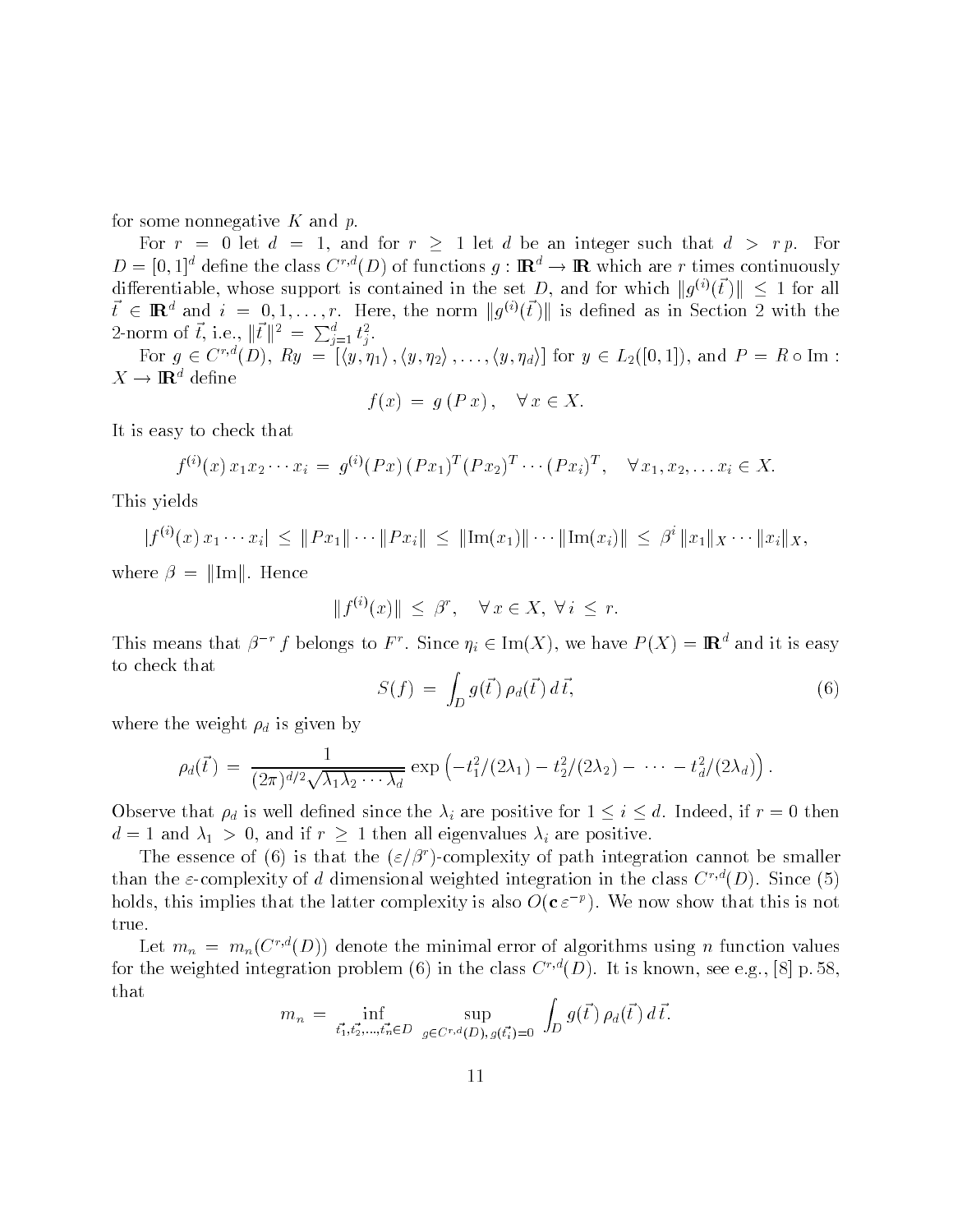Clearly, the above supremum will not increase if we additionally constrain g by adding  $g \geq 0$ . There exists a positive number  $\alpha = \alpha(d, \lambda_i)$  such that  $\rho_d(t) \geq \alpha > 0$ ,  $\forall t \in [0, 1]^d$ . Hence

$$
m_n \geq \alpha \inf_{t_1^*, t_2^*, \dots, t_n^* \in D} \sup_{g \in C^{r,d}(D), g \geq 0, g(t_1^*) = 0} \int_D g(\vec{t}) d\vec{t}.
$$

The right-hand side is known to be  $\Theta(n^{-\gamma})$ , see [4], Hence,  $m_n = \Omega(n^{-\gamma})$ .

If the main is bounded uniformly from below in the positive number  $\mathcal{A}$  and  $\mathcal{A}$  are positive number This means  $\mathcal{A}$  and  $\mathcal{A}$ that for small - the complexity is integration in the complexity is integration of path integration integration

If  $r \geq 1$ , then to guarantee  $m_n \leq \varepsilon$  we have to take  $n = \Omega(\varepsilon^{-d/r})$ . This also means that the complexity is  $\mathfrak{U}(\mathfrak{c} \varepsilon^{-\alpha})$ . Since  $a/r > p$  this is a contradiction, which completes the proof of  $(i)$ .

We now prove (ii). We will be using the notation and results from the proof of part (i). Since we have only  $k$  positive eigenvalues,

$$
S(f) = \int_{\mathbf{R}^k} g(\vec{t}) \rho_k(\vec{t}) d\vec{t},
$$

where

$$
g(\vec{t}) = f\left(\text{Im}^{-1} (t_1 \eta_1 + t_2 \eta_2 + \cdots + t_k \eta_k)\right).
$$

As in the proof of (i), we conclude that there exists a positive number  $\gamma = \gamma(k)$  such that  $\gamma q \in C^{r,k}(\mathbf{R}^k).$ 

From (i) we also conclude that

$$
\text{comp}(\varepsilon, F^r) = \Omega(\mathbf{c} \,\varepsilon^{-k/r}).
$$

Thus, we need a matching upper bound. First we change variables  $u_i = t_i/\sqrt{\lambda_i}$  to get

$$
S(f) = \int_{\mathbf{R}^k} h(\vec{u}) w_k(\vec{u}) d\vec{u},
$$

where  $h(\vec{u}) = g\left(\sqrt{\lambda_1}u_1,\ldots,\sqrt{\lambda_k}u_k\right)$  and

$$
w_k(\vec{u}) = (2\pi)^{-k/2} \exp(-\|\vec{u}\|^2/2), \quad \|\vec{u}\|^2 = \sum_{i=1}^k u_i^2.
$$

There exists a positive number  $M = M(k, r, \{\lambda_i\})$  depending on k, r, and the eigenvalues, such that  $M^{-1}h \in C^{r,k}(\mathbb{R}^k)$ .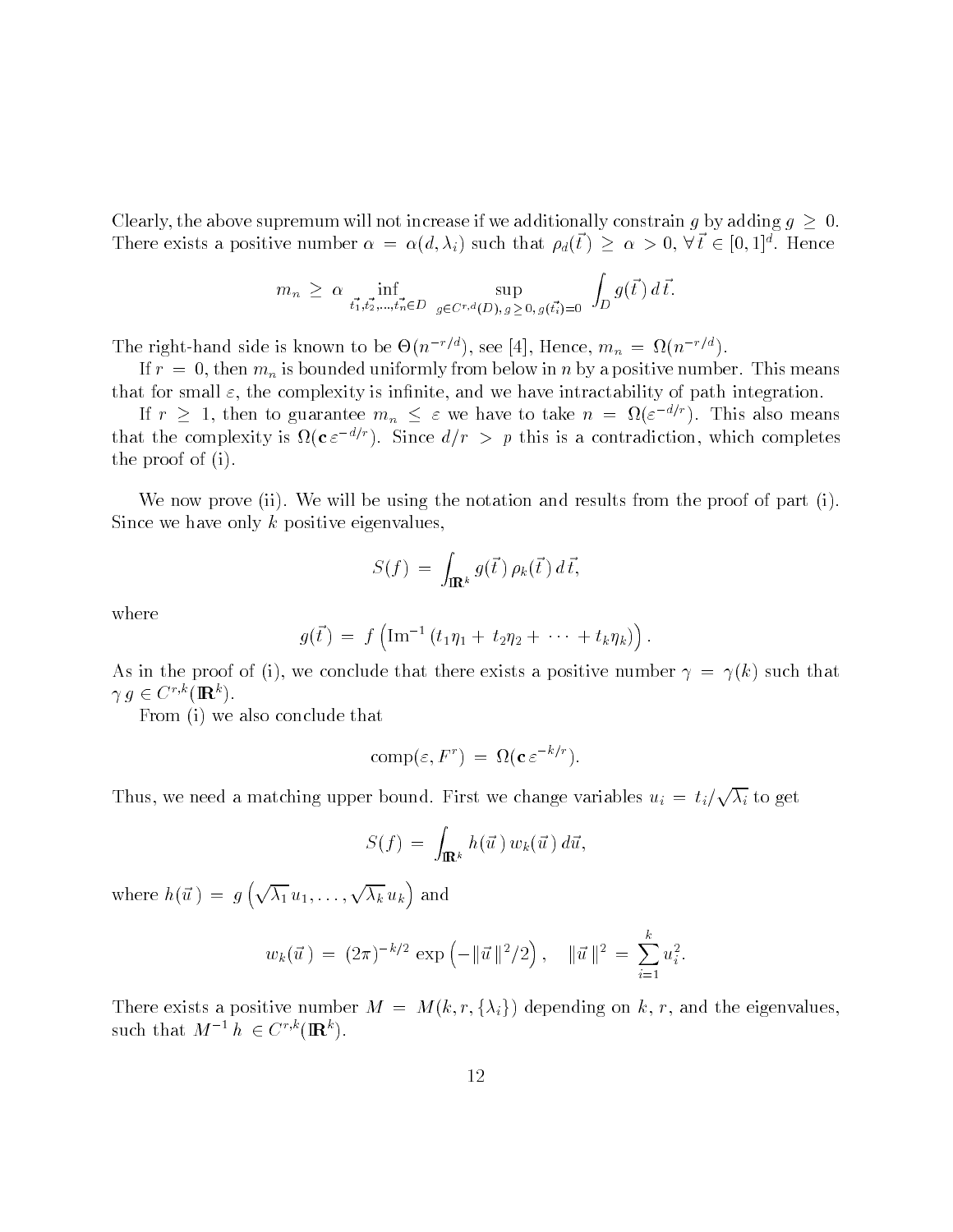Note that our problem can be expressed as

$$
S(f) = \int_{\|\vec{u}\| \leq 2} h(\vec{u}) w_k(\vec{u}) d\vec{u} + \sum_{i=1}^{\infty} \int_{2^i \leq \|\vec{u}\| \leq 2^{i+1}} h(\vec{u}) w_k(\vec{u}) d\vec{u}.
$$
 (7)

Without loss of generality assume that  $n$  is a power of two. We will approximate the successive terms in (7),  $i = 0, 1, ..., -1 + \log_2 n$ , using  $n/2^{i+1}$  points. We choose these points  $v_{i,j}$  to minimize the error of approximating the function  $n$  in the  $L_2$  sense over the domain ating the functio $\colon \|\vec{t}\| < 2^{i+1}\big\}.$ 

$$
D_i = \left\{ \vec{t} \in \mathbb{R}^k : \|\vec{t}\| \le 2^{i+1} \right\}.
$$

 $\mathcal{L}$  and  $\mathcal{L}$  and approximation values are used its such an approximation values are used its such an approximation values are used its such an approximation values are used its such an approximation values are us is easy to check that

$$
m_j(D_i) = O\left(2^{i(r+k/2)} m_j(D_0)\right), \quad \forall i.
$$

Here and below the factors in the O notation may depend on k and r. It is known, see e.g.,  $[4]$ , that

$$
m_j(D_0) = \Theta(j^{-r/k}).
$$

There is a linear algorithm,  $A_i(h) = \sum_{i=1}^{n_f} h(t_{i,j}) h_{i,j}^*$  for some functions  $h_{i,j}^*$ , whose error is more approximate the iteration of the iteration of  $\{f_i\}_{i=1}^N$ 

$$
\int_{D_i \setminus D_{i-1}} A_i(h)(\vec{u}) w_k(\vec{u}) d\vec{u}, \quad \text{where} \quad D_{-1} = \emptyset.
$$

Clearly, its error is bounded by

$$
\|h \ - \ A_i(h)\|_{L_2(D_i)} \, \|w_k\|_{L_2(D_i \setminus D_{i-1})}.
$$

Observe that

$$
||w_k||_{L_2(D_i \setminus D_{i-1})} = O\left(\exp(-2^{2i-1})\right).
$$

Hence the total error entries in this approximation is bounded by  $\mathcal{L}$ 

$$
e_n = O\left(m_{n/2}(D_0) + \sum_{i=1}^{-1+\log_2 n} \exp(-2^{2i-1}) m_{n/2^{i+1}}(D_i) + \int_{\|\vec{u}\| \geq n} \exp(-\|\vec{u}\|^2/2) d\vec{u}\right).
$$

Since the last term is  $O(\exp(-n))$  we finally have

$$
e_n = O\left(n^{-r/k} \left(1 + \sum_{i=1}^{-1+\log_2 n} \exp(-2^{2i-1}) 2^{i(r+k/2+r/k)}\right)\right).
$$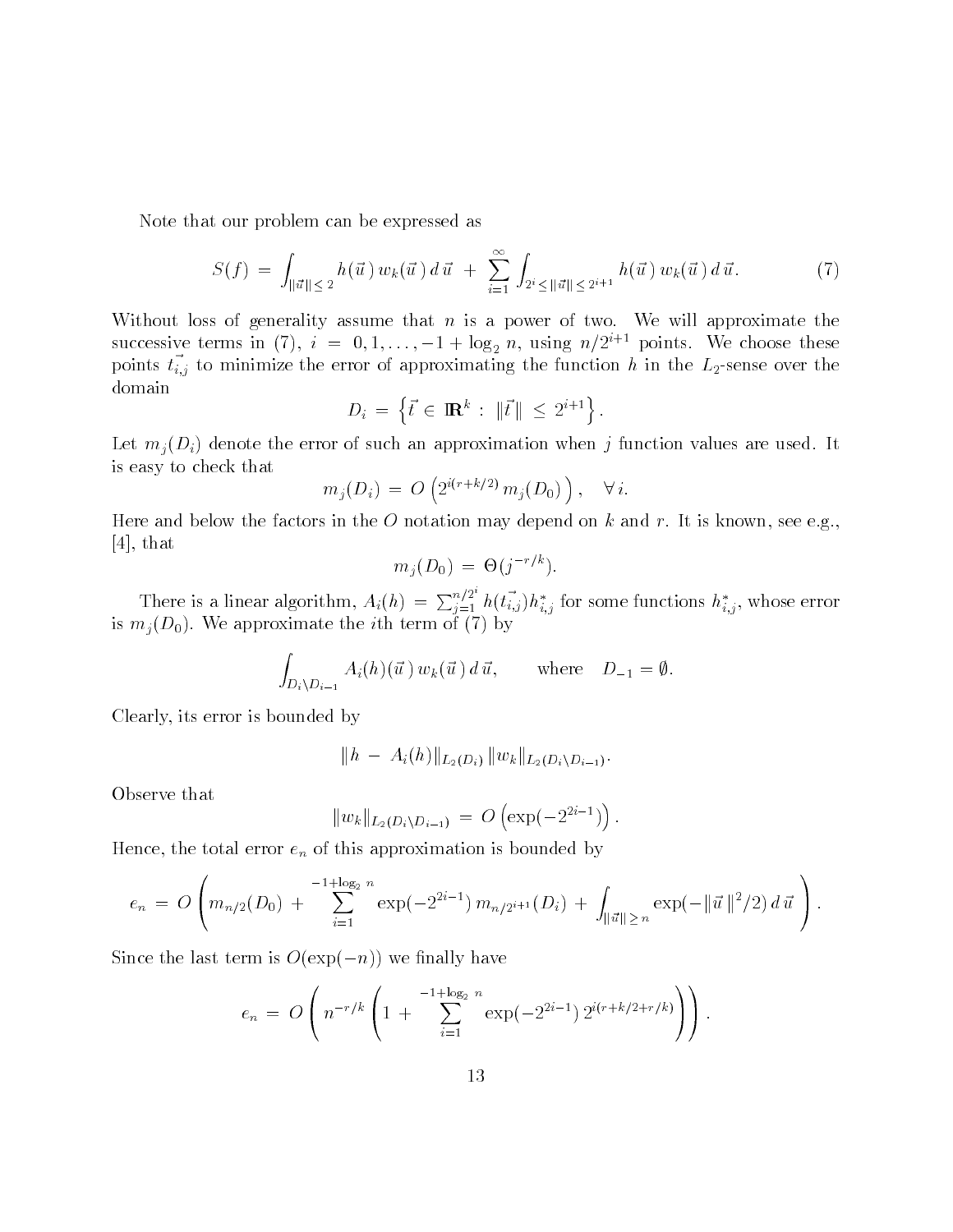Since the series  $\sum_{i=1}^{\infty} \exp(-2^{2i-1}) 2^{i(r+k/2+r/k)}$  is convergent, we conclude that  $e_n = O(n^{-r/k})$ . Setting  $n = O(\varepsilon^{-\alpha} t)$  and keeping in mind that our algorithm is linear (so that its cost is proportional to **c** n) we conclude that the complexity is bounded by  $O(C \varepsilon^{n+1})$ . This completes the proof of  $(ii)$ .  $\Box$ 

### IV- Entire <sup>F</sup>

In this section, we demonstrate tractability of path integration for a certain class  $F$  of entire functions de ned on an in nite dimensional space X We do this assuming additionally that we can compute the derivatives of integrands at zero

ritty of the case of entirely need the case of entire functional decompositions density density constructions space  $\mathbf{R}^*$ , and then we extend the analysis to the space  $\Lambda$ . In what follows, the spaces of entire functions will depend on a sequence of positive numbers  $\mathbf{f}$  and  $\mathbf{f}$ 

$$
\max_{k} \lambda_k \beta_k < 1 \qquad \text{and} \qquad \max_{k} \beta_k < \infty. \tag{8}
$$

Without loss of generality, we assume that

$$
\lambda_k \beta_k \geq \lambda_{k+1} \beta_{k+1}, \qquad \forall k.
$$

 $S$  are such a summable so are such and  $\mu$  in particular the  $\mu$  such an  $\sigma$  and  $\sigma$   $\Delta$  are  $\sigma$  as well as well as  $\sigma$ shall see, the complexity of the problem depends on how fast they decay. More precisely, it depends on the sum-exponent  $p_{\lambda\beta}$  of the sequence  $\{\lambda_k\beta_k\}_k$  defined as follows:

$$
p_{\lambda\beta} = \inf \left\{ p : \sum_{k=1}^{\infty} (\lambda_k \beta_k)^p < \infty \right\} . \tag{9}
$$

Of course, we always have  $p_{\lambda\beta}\leq 1$ .

#### $0.1$ Finite dimensional case

In this subsection we consider d dimensional integration for a class of entire functions de ned on  $\mathbb{R}^d$ .

Let  $\mathbb{I} \mathbb{N}_+^*$  denote the set of multi-indices  $i = [i_1, i_2, \ldots, i_d]$  with nonnegative integers  $i_k$ . By  $|i|$  we mean  $\sum_{k=1}^d i_k$ . Consider the Hilbert space  $H_d$  of entire functions  $f: \mathbf{R}^d \to \mathbf{R}$ with the inner product

$$
\langle f, g \rangle_{H_d} = \sum_{\vec{i} \in \mathbb{N}_+^d} \frac{f^{(\vec{i})}(0) \, g^{(\vec{i})}(0)}{\prod_{k=1}^d i_k! \beta_k^{i_k}}, \qquad \text{where} \quad f^{(\vec{i})}(0) = \frac{\partial^{|\vec{i}|} f(0)}{\partial x_1^{i_1} \cdots \partial x_d^{i_d}}.
$$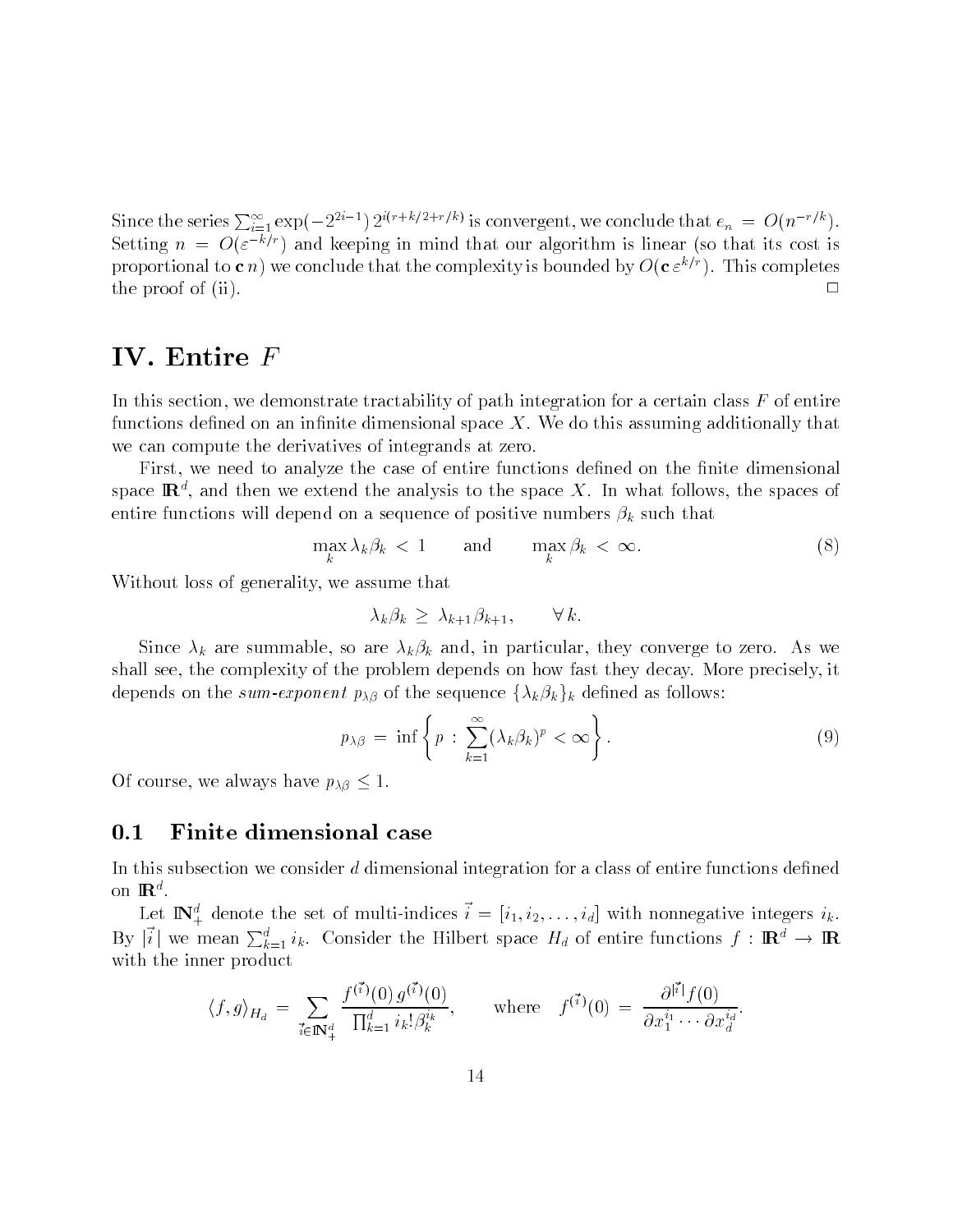$$
R_d(x,t) = \exp\left(\sum_{k=1}^d x_k t_k \beta_k\right), \quad x, t \in \mathbb{R}^d.
$$

Note that

$$
R_d^{(\vec{i})}(\cdot,t)\Big|_{x=0} = \prod_{k=1}^d t_k^{i_k} \beta_k^{i_k},
$$

and therefore

$$
\langle f, R_d(\cdot, t) \rangle_{H_d} = \sum_{\vec{i} \in \mathbb{N}_+^d} f^{(\vec{i})}(0) \prod_{k=1}^d \frac{t_k^{i_k}}{i_k!} = f(t).
$$

Note that the last series is absolutely convergent since it is bounded by

$$
\left(\sum_{\vec{i}\in\mathbb{N}_+^d} \frac{f^{(\vec{i})}(0)^2}{\prod_{k=1}^d i_k! \beta_k^{i_k}}\right)^{1/2} \left(\sum_{\vec{i}\in\mathbb{N}_+^d} \prod_{k=1}^\infty \frac{t_k^{2i_k}\beta_k^{i_k}}{i_k!}\right)^{1/2} = \|f\|_{H_d} \exp\left(\sum_{k=1}^d t_k^2 \beta_k/2\right).
$$

This verifies that Homes of entire functions and that Rd is its reproductions and that Rd is its reproductions and the Rd is its reproductions and that Rd is its reproductions and that Rd is its reproduction of the Rd is (Basic information on reproducing kernel Hilbert spaces can be found, e.g., in [34].) Let  $F_d$ be the unit ball of  $H_d$ ,

$$
F_d = \{ f \in H_d : ||f||_{H_d} \le 1 \}.
$$

As in the previous section is the following let  $\mathcal{L}$  be the following linear functional from Hd to IR to IR to IR to IR to IR to IR to IR to IR to IR to IR to IR to IR to IR to IR to IR to IR to IR to IR to IR to IR t

$$
S_d(f) = \frac{1}{\prod_{k=1}^d \sqrt{2\pi\lambda_k}} \int_{\mathbb{R}^d} \exp\left(-\sum_{k=1}^d t_k^2/(2\lambda_k)\right) f(t) dt.
$$

We approximate  $S_d$  by algorithms that use  $f^{(j)}(0)$  as information about f. For a given finite<br>subset  $M \subset \mathbb{N}^d_+$ , we compute  $f^{(2\vec{i})}(0)$  for  $\vec{i} \in M$  and define the algorithm

$$
A_{d,M}(f) = \sum_{\vec{i} \in M} f^{(2\vec{i})}(0) \prod_{k=1}^d \frac{\lambda_k^{i_k}(2i_k - 1)!!}{(2i_k)!}.
$$
 (10)

We prove that  $A_{d,M}$  is *optimal* in the class of algorithms that use information  $f^{(2)}(0)$  for  $i \in M$ . Here, optimality is understood in the sense of minimizing the worst case error. The worst case error of the algorithm  $\phi(f) = \phi(f^{(2i)}(0) : i \in M)$  in the unit ball  $F_d$  of  $H_d$  is

$$
e(\phi) = \sup_{f \in F_d} |S_d(f) - \phi(f)|.
$$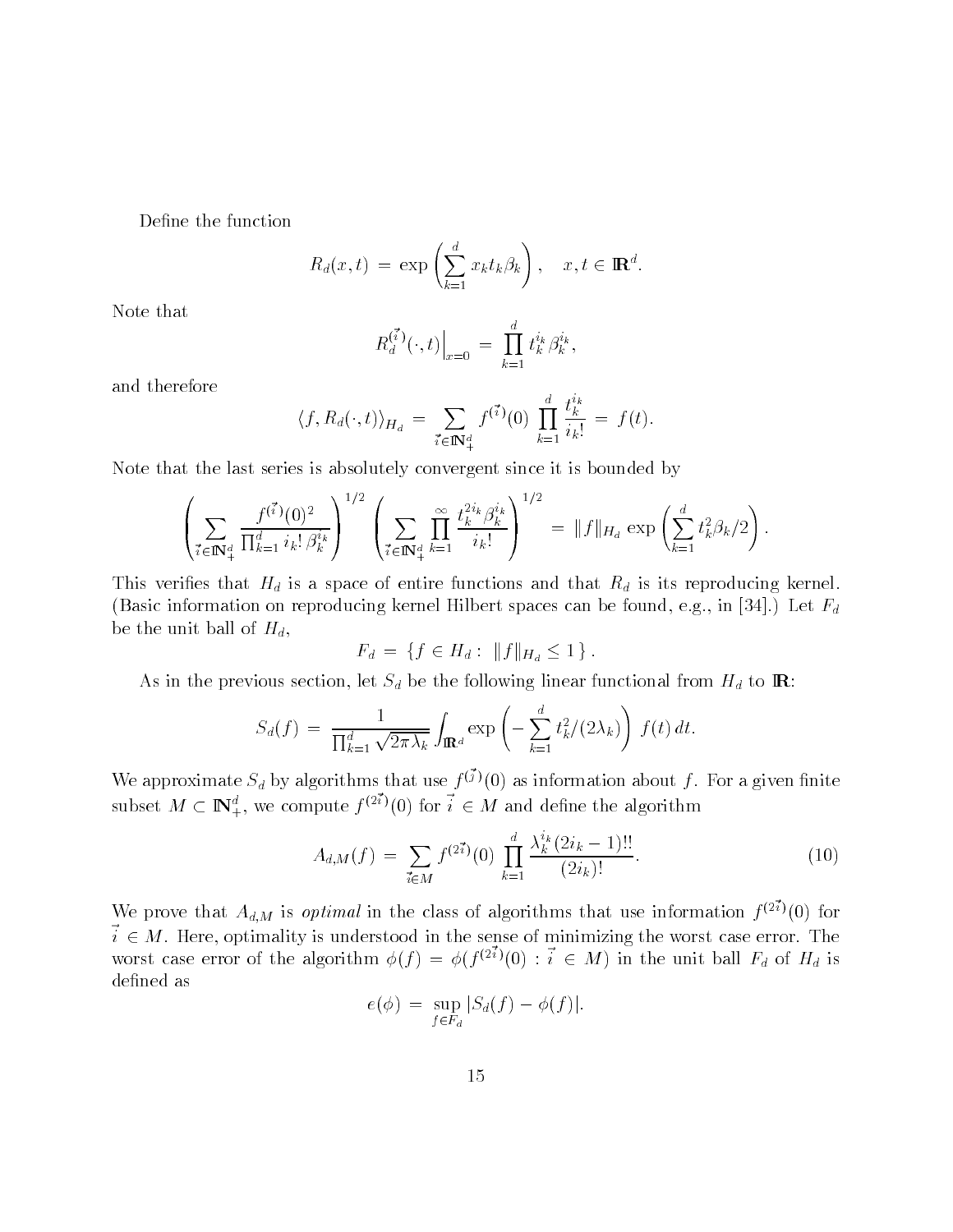$\overline{\phantom{a}}$  theorem  $\overline{\phantom{a}}$  and  $\overline{\phantom{a}}$  and  $\overline{\phantom{a}}$  and  $\overline{\phantom{a}}$  and  $\overline{\phantom{a}}$  and  $\overline{\phantom{a}}$  and  $\overline{\phantom{a}}$  and  $\overline{\phantom{a}}$  and  $\overline{\phantom{a}}$  and  $\overline{\phantom{a}}$  and  $\overline{\phantom{a}}$  and  $\overline{\phantom{a}}$  and  $\overline{\phantom{a$ 

$$
e^{2}(A_{d,M}) = \sum_{i \notin M} \prod_{k=1}^{d} \frac{(\lambda_k \beta_k)^{2i_k} ((2i_k - 1)!!)^2}{(2i_k)!}.
$$
 (11)

For any  $\alpha \in (0,2)$ ,

$$
e^{2}(A_{d,M}) \leq C_{d,\alpha} \max_{\vec{i} \notin M} \prod_{k=1}^{d} (\lambda_k \beta_k)^{i_k \alpha} \tag{12}
$$

with

$$
C_{d,\alpha} = \prod_{k=1}^d \left(1 - (\lambda_k \beta_k)^{2-\alpha}\right)^{-1/2}.
$$

*Proof:* Take an arbitrary algorithm  $\phi$  that uses information  $f^{(2)}(0)$  for  $i \in M$ . Due to Smolyak's theorem, see e.g.,  $[8]$  p.76, we know that the worst case error is minimized by a linear algorithm. Therefore we may assume that  $\phi$  is linear,  $\phi(f)=\sum_{\vec{\imath}\in M}a_{\vec{\imath}}f^{(2i)}(0)$  for some weights  $a_i$ . Observe that for  $a_i = a_i^*$  with  $a_i^* = \prod_{k=1}^d \lambda_k^{i_k} (2i_k - 1)!!/(2i_k)!$  we have  $\phi = A_{d,M}$ .

Since Homography is a reproduction for the space and both Sd and both Sd and both Sd and  $\alpha$ reproducing linear continuous linear continuous linear continuous linear continuous linear continuous linear continuous linear c functionals, the worst case error of  $\phi$  is equal to the average case error of  $\phi$  for a certain space and a certain measure, see e.g.,  $[8]$  p. 304 and  $[35]$ . More precisely, there exists a separable Banach space  $B_d$  of functions defined on  $\mathbf{R}^*$  such that  $H_d$  is a dense subset of  $B_d$ . The space Bd is equipped with a zero mean Gaussian measurement measurement of  $\mu$  whose covariance function is a the reproducing kernel  $R_d$ ,

$$
R_d(x,t) = \int_{B_d} f(x) f(t) \nu_d(df).
$$

Then

$$
e^{2}(\phi) = \int_{B_d} |S_d(f) - \phi(f)|^2 \ \nu_d(df).
$$

Since for every  $x = [x_1, \ldots, x_d] \in \mathbb{R}^d$  and every  $f \in H_d$ ,

$$
f(x) = \sum_{\vec{i} \in \mathbb{N}_+^d} f^{(\vec{i})}(0) \prod_{k=1}^d \frac{x_k^{i_k}}{i_k!},
$$

we have

$$
S_d(f) = \sum_{\vec{i} \in \mathbb{N}_+^d} f^{(2\vec{i})}(0) \prod_{k=1}^d \frac{\lambda_k^{i_k} (2i_k - 1)!!}{(2i_k)!}.
$$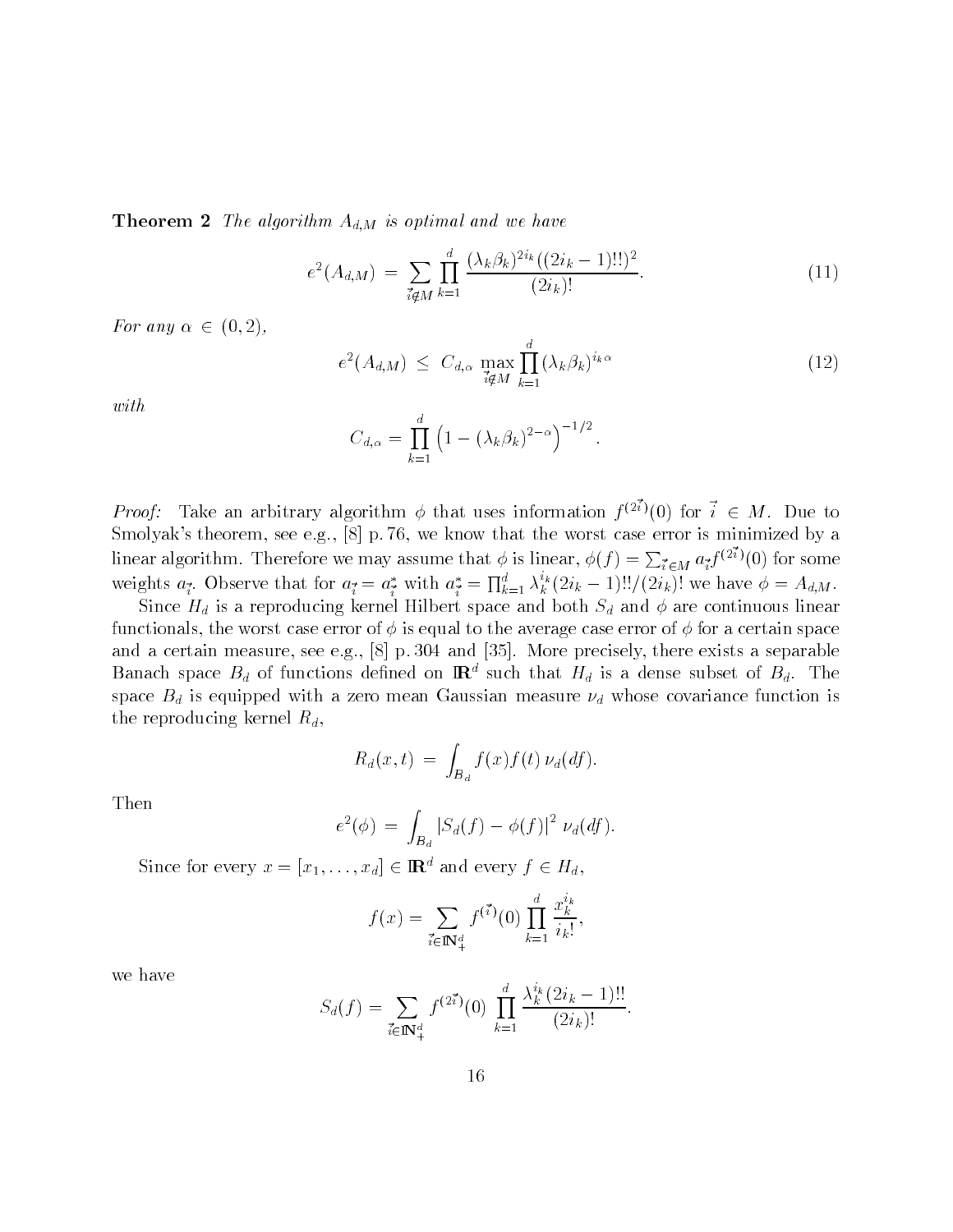It is easy to check that

$$
\int_{B_d} f^{(\vec{i})}(0) f^{(\vec{j})}(0) \nu_d(df) = R_d^{(\vec{i}, \vec{j})}(0,0) = \delta_{\vec{i}, \vec{j}} \prod_{k=1}^d i_k! \beta_k^{i_k},
$$

where  $\cdot$   $\cdot$   $\cdot$   $\cdot$   $\cdot$  is the Kronecker delta From the Kronecker delta From the  $\cdot$ 

$$
e^{2}(\phi) = \sum_{\vec{i} \in M} (a_{\vec{i}} - a_{\vec{i}}^{*})^{2} \prod_{k=1}^{d} (2i_{k})! \beta_{k}^{2i_{k}} + \sum_{\vec{i} \notin M} \prod_{k=1}^{d} \frac{(\lambda_{k} \beta_{k})^{2i_{k}} ((2i_{k} - 1)!!)^{2}}{(2i_{k})!}.
$$

Hence, the worst case error is minimized in  $a_i = a_i$ . That is,  $\varphi = A_{d,M}$  and the error of  $A_{d,M}$ is given by  $(11)$ .

We now estimate  $e^{-}(A_{d,M})$  as follows

$$
e^{2}(A_{d,M}) \leq \left(\max_{i \notin M} \prod_{k=1}^{d} (\lambda_k \beta_k)^{i_k \alpha}\right) \left(\sum_{i \in \mathbb{N}_+^d} \prod_{k=1}^{d} \frac{(\lambda_k \beta_k)^{i_k(2-\alpha)}((2i_k-1)!!)^2}{(2i_k)!}\right).
$$

We now compute the last sum. Note that it has the same form as (11) for  $M = \emptyset$  and  $\lambda_k = \lambda_k$  ,  $\beta$  $\frac{1}{k}$   $\cdots$ ,  $\beta_k = \beta_k$   $\cdots$ . I  $\kappa$  This corresponds to the square of the error of the error of the error of the error of the error of the error of the error of the error of the error of the error of the error of the error of the error of the error of for approximating

$$
\widetilde{S}_d(f) = \frac{1}{\prod_{k=1}^d \sqrt{2\pi \widetilde{\lambda}_k}} \int_{\mathbf{R}^d} e^{-\sum_{k=1}^d t_k^2/(2\widetilde{\lambda}_k)} f(t) dt,
$$

where the functions  $f$  are now from a reproducing kernel Hilbert space with kernel  $R_d(x,t) =$  $\exp\left(\sum_{k=1}^d x_k t_k \tilde{\beta}_k\right)$ . That is, denoting this sum by  $\gamma$ , we have

$$
\gamma = \int_{\widetilde{B}_d} |\widetilde{S}_d(f)|^2 \widetilde{\nu}_d(df)
$$
  
= 
$$
\int_{\mathbb{R}^d} \frac{\exp(-\sum_{k=1}^d x_k^2/(2\widetilde{\lambda}_k))}{\prod_{k=1}^d \sqrt{2\pi \widetilde{\lambda}_k}} \int_{\mathbb{R}^d} \frac{\exp(-\sum_{k=1}^d t_k^2/(2\widetilde{\lambda}_k))}{\prod_{k=1}^d \sqrt{2\pi \widetilde{\lambda}_k}} \widetilde{R}_d(x,t) dt dx.
$$

It is easy to verify that the right-hand side equals  $\prod_{k=1}^d (1-(\lambda_k\beta_k)^{2-\alpha})^{-1/2}$ . This completes  $\Box$ the proof of the proof of the proof of the proof of the proof of the proof of the proof of the proof of the proof of the proof of the proof of the proof of the proof of the proof of the proof of the proof of the proof of t

where  $\Omega$  subset  $\Omega$  subset  $\Omega$  subset a subset of the algorithm Ad-Ad-  $\Omega$  $\alpha \in (0, 2 - p_{\lambda\beta})$ , let

$$
M_{d,\alpha}(\varepsilon) = \left\{ \vec{i} \in \mathbb{N}_+^d : \prod_{k=1}^d (\lambda_k \beta_k)^{i_k} > (\varepsilon^2 / C_{d,\alpha})^{1/\alpha} \right\}.
$$
 (13)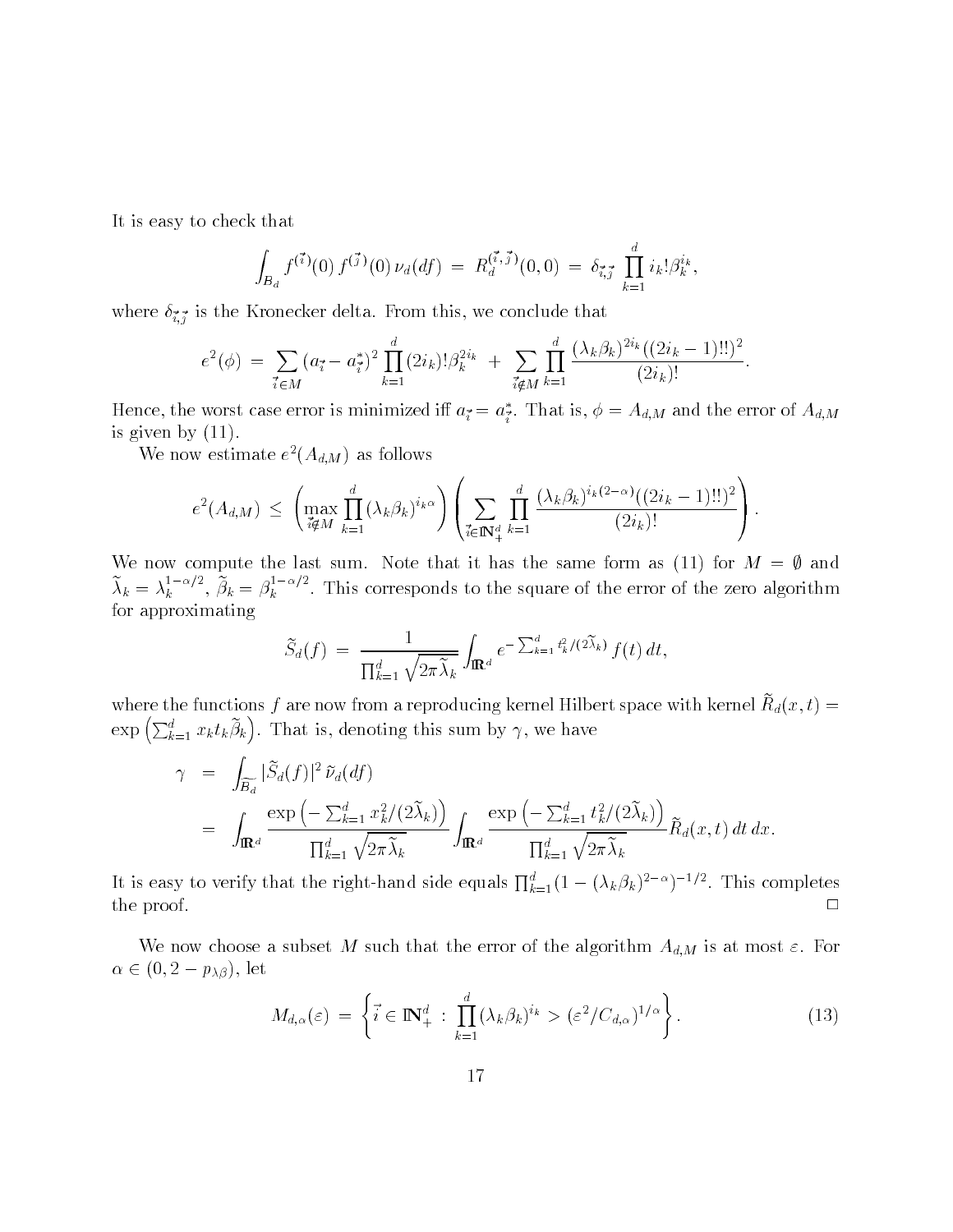Note that the sequence  ${C_{d,\alpha}}_d$  is increasing and

$$
C_{\alpha} = \lim_{d \to \infty} C_{d,\alpha} = \prod_{k=1}^{\infty} \left( 1 - (\lambda_k \beta_k)^{2-\alpha} \right)^{-1/2}
$$
 (14)

exists. It is finite since  $\alpha < 2 - p_{\lambda\beta}$  implies that  $\sum_{k=1}^{\infty} (\lambda_k \beta_k)^{(2-\alpha)} < +\infty$ . Denote

$$
A_{d,\alpha}(\varepsilon) = A_{d,M_{d,\alpha}(\varepsilon)}.\tag{15}
$$

The next theorem presents the error and cost bounds of the algorithm Ad-

**Theorem 3** For every d,  $\varepsilon > 0$ , and  $\alpha \in (0, 2 - p_{\lambda\beta})$ , the algorithm  $A_{d,\alpha}(\varepsilon)$  has error at most is at most cost is at most cost is at most cost is at a most cost is at a most cost is at a most cost is a Md-- and denotes how many derivative evaluations of f are used and

$$
n_{d,\alpha}(\varepsilon) \le K_{\alpha} \varepsilon^{-2(2-\alpha)/\alpha},\tag{16}
$$

where

$$
K_{\alpha} = \prod_{i=1}^{\infty} (1 - (\lambda_i \beta_i)^{2-\alpha})^{-1} \sup_{\varepsilon \in (0,1)} \varepsilon^{2(2-\alpha)/\alpha} \left( 2 + \frac{\ln C_{\alpha}/\varepsilon^2}{\alpha \ln 1/(\lambda_1 \beta_1)} \right) < +\infty.
$$

Proof The bound - on the error of the algorithm follows directly from of Theorem

We now prove the bound on  $n_{d,\alpha}(\varepsilon)$ . Note that  $\alpha < 2 - p_{\lambda\beta}$  implies that  $K_{\alpha}$  is finite. Let  $p=2(2-\alpha)/\alpha$ .

For  $d = 1$ , we have

have  
\n
$$
n_{1,\alpha}(\varepsilon) \le 1 + \left[ (\ln C_{\alpha}/\varepsilon^2) / (\alpha \ln 1/(\lambda_1/\beta_1)) \right] \le K_{1,\alpha} \varepsilon^{-p},
$$

where

$$
K_{1,\alpha} = \sup_{\varepsilon \in (0,1)} \varepsilon^{p} \left( 2 + \frac{\ln C_{\alpha}/\varepsilon^{2}}{\alpha \ln 1/(\lambda_{1}\beta_{1})} \right).
$$

Hence (16) holds for  $d = 1$  since  $K_{1,\alpha} \leq K_{\alpha}$ .

By induction, suppose that  $n_{d-1,\alpha}(\varepsilon) \leq K_{d-1,\alpha} \varepsilon^{-p}$ . Then

$$
n_{d,\alpha}(\varepsilon) \leq \sum_{i=1}^{\infty} n_{d-1,\alpha} \left( \varepsilon/(\lambda_d \beta_d)^{\alpha i/2} \right) \leq K_{d-1,\alpha} \varepsilon^{-p} \sum_{i=0}^{\infty} (\lambda_d \beta_d)^{\alpha i p/2} = K_{d,\alpha} \varepsilon^{-p},
$$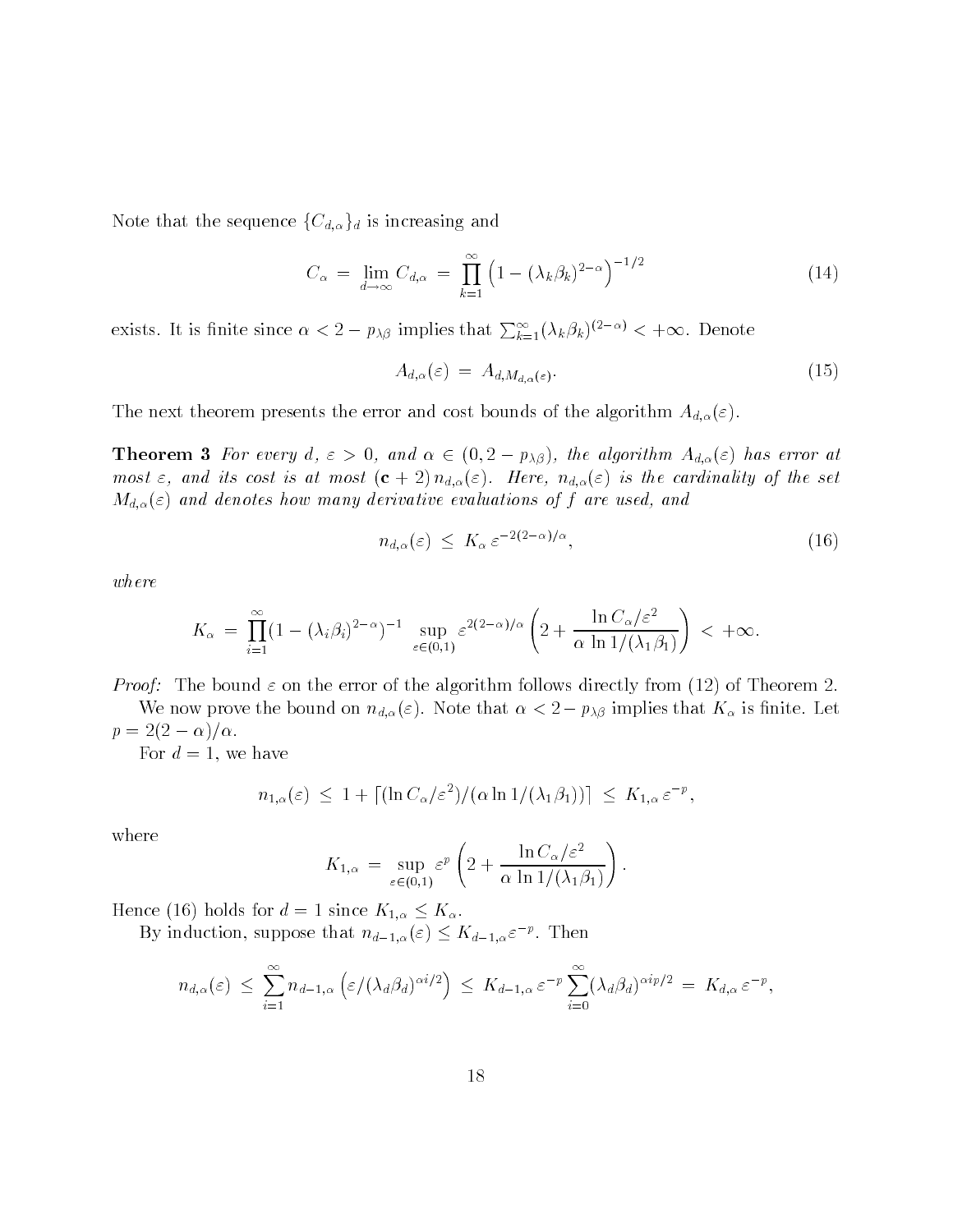where

$$
K_{d,\alpha} = K_{d-1,\alpha} (1 - (\lambda_d \beta_d)^{2-\alpha})^{-1} = K_{1,\alpha} \prod_{i=1}^d (1 - (\lambda_i \beta_i)^{2-\alpha})^{-1}
$$
  
 
$$
\leq K_{1,\alpha} \prod_{i=1}^\infty (1 - (\lambda_i \beta_i)^{2-\alpha})^{-1} = K_\alpha.
$$

This proves (10). The algorithm  $A_{d,M}$  is fillear and its weights  $a_{\tilde{i}}$  can be precomputed. Hence, iits cost is equal to  $n_{d,\alpha}(\varepsilon)$  derivative evaluations,  $n_{d,\alpha}(\varepsilon)$  multiplications, and  $n_{d,\alpha}(\varepsilon) - 1$ additions Hence it is bounded by c  $\mu$  (  $\mu$  ) in  $\mu$  (  $\mu$  ) is a complete the proof of  $\mu$  and  $\mu$ 

Theorem 3 presents an upper bound on the worst case complexity of multivariate integration Sd in the unit ball State of Namely State  $\alpha$ 

$$
\text{comp}(\varepsilon) \, \leq \, (\mathbf{c} + 2) \, K_{\alpha} \, \varepsilon^{-p^*}
$$

where  $p^* = 2(2 - \alpha)/\alpha$ . Since  $\alpha$  can be arbitrarily close to  $\alpha^* = 2 - p_{\lambda\beta}$ , we may have

$$
p^* \simeq \frac{2p_{\lambda\beta}}{2-p_{\lambda\beta}}.
$$

Since  $p_{\lambda\beta} \leq 1$ , the exponent  $p^*$  of the multivariate problem  $S_d$  is always bounded by two. example, at all analysis thanks the cosponent of a will the cost function of the contraction of the cost of th Carlo method. It can be even smaller than Z. For instance, for  $\lambda_k \rho_k = \Theta(k^+)$  with  $r > 1$ , we have

$$
p^* \simeq \frac{2}{2r-1}.\tag{17}
$$

Observe that  $\lambda_k \beta_k = \Theta(k^{-r})$  holds for  $\beta_k \simeq 1$  and for the  $(r-2)$ -fold Wiener measure  $\mu$ . For the classical Wiener measure  $\mu$ , we have  $r = 2$  and  $p^* \simeq 2/3$ .

#### $0.2$ Infinite dimensional case

We now consider the infinite dimensional case,  $d = +\infty$ . To that end, let  $\mathbb{N}_+^{\infty}$  denote the set of infinite multi-indices  $i = [i_1, i_2, \ldots]$  with nonnegative integers  $i_k$  for which  $|i| = \sum_{k=1}^{\infty} i_k$  is finite. This means that any  $i \in \mathbb{N}_+^{\infty}$  has almost all coefficients equal zero.

we define the Hilbert space H of entire functions as a limiting case of the functions  $\alpha$  and  $\alpha$  is a limit is,  $H_{\infty}$  is a space of entire functions  $f : X \to \mathbb{R}$  with inner product

$$
\langle f, g \rangle_{H_{\infty}} = \sum_{\vec{i} \in \mathbb{N}_{+}^{\infty}} \frac{\left( f^{(\vec{i})}(0) \prod_{k=1}^{\infty} (\text{Im}^{-1} \eta_k)^{i_k} \right) \left( g^{(\vec{i})}(0) \prod_{k=1}^{\infty} (\text{Im}^{-1} \eta_k)^{i_k} \right)}{\prod_{k=1}^{\infty} i_k! \beta_k^{i_k}},
$$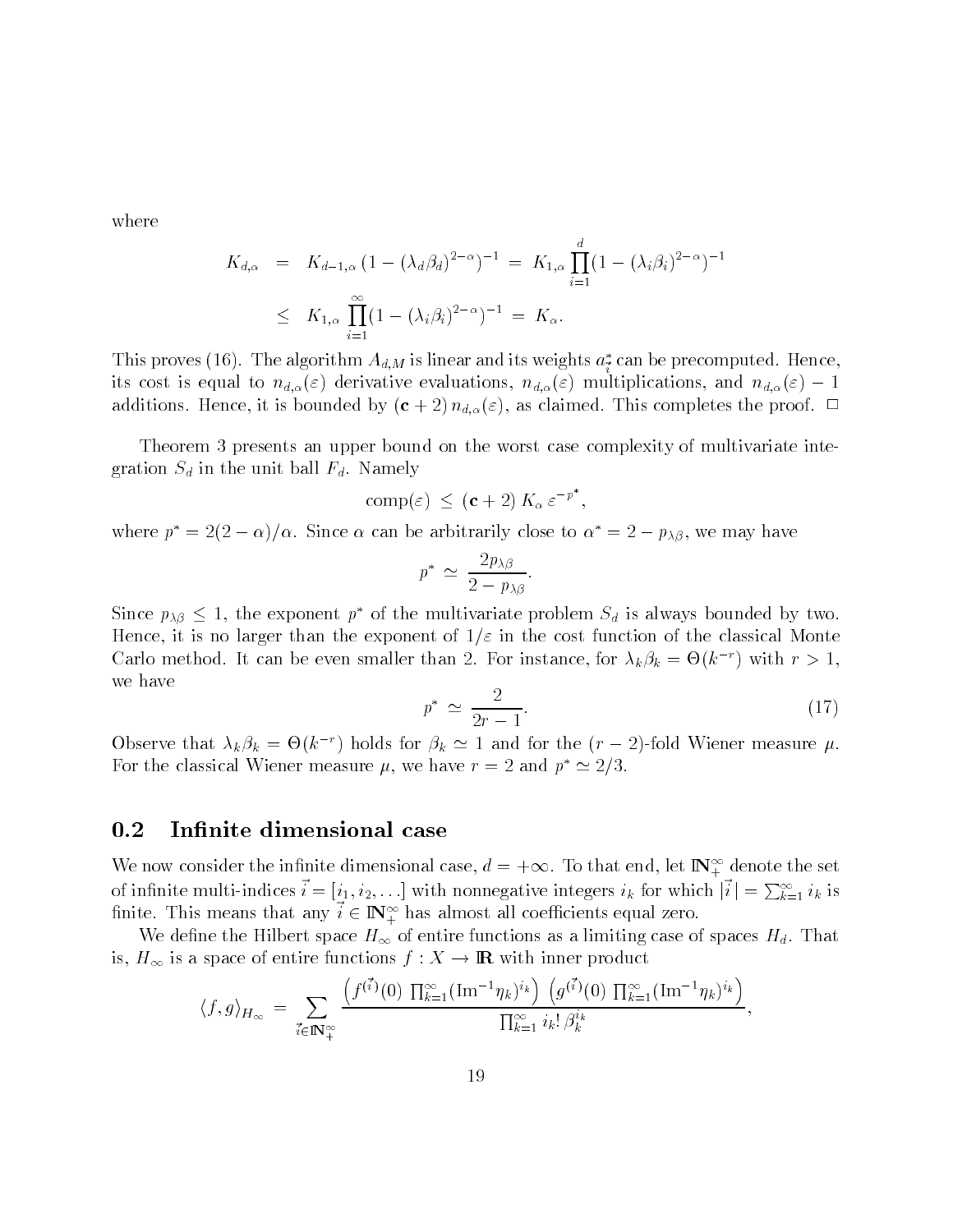where  $\alpha$  are the eigenvalue of the covariance of the covariance operator  $\alpha$   $\mu$  .

This is a reproducing Kernel Hilbert space whose reproducing Kernel is  
\n
$$
R_{\infty}(x,t) = \exp\left(\sum_{k=1}^{\infty} \langle \text{Im}(x), \eta_k \rangle \langle \text{Im}(t), \eta_k \rangle \beta_k \right), \qquad x, t \in X.
$$

Consider the class F as the unit ball of  $H_{\infty}$ , i.e.,

$$
F = \{ f \in H_{\infty} : ||f||_{H_{\infty}} \le 1 \}.
$$

This case of this case of the unit balls  $\mathbf{H}_0$  and all the results from all the results from all the results from all the results from all the results from all the results from all the results from all the results fro the previous section apply. More precisely, for a given limite subset M of  $\mathbb{I}(\mathbb{N}_+^n)$ , let

$$
A_M(f) = \sum_{\vec{i} \in M} \left( f^{(2\vec{i})}(0) \prod_{k=1}^{\infty} (\text{Im}^{-1} \eta_k)^{2i_k} \right) \prod_{k=1}^{\infty} \frac{\lambda_k^{i_k} (2i_k - 1)!!}{(2i_k)!}.
$$
 (18)

For  $\alpha \in (0, 2 - p_{\lambda\beta})$  and

$$
C_{\alpha} = \prod_{k=1}^{\infty} \left( 1 - (\lambda_k \beta_k)^{2-\alpha} \right)^{-1/2},
$$

see  $(14)$ , let

$$
M_{\alpha}(\varepsilon) = \left\{ \vec{i} \in \mathbb{N}_{+}^{\infty} : \prod_{k=1}^{\infty} (\lambda_k \beta_k)^{i_k} > \left(\varepsilon^2 / C_{\alpha}\right)^{1/\alpha} \right\}.
$$
 (19)

We have the following theorem.

The algorithm and in the algorithm at  $\alpha$  is optimiliar that the same  $\alpha$  algorithms that use that same information, and its worst case error is given by

$$
e^{2}(A_{M}) = \sum_{\vec{i} \in \mathbb{N}_{+}^{\infty} \backslash M} \prod_{k=1}^{\infty} \frac{(\lambda_{k} \beta_{k})^{2i_{k}}((2i_{k}-1)!!)^{2}}{(2i_{k})!}.
$$

(ii) For every  $\varepsilon$  and  $\alpha \in (0, 2-p_{\lambda\beta})$ , the algorithm  $A_{M_\alpha(\varepsilon)}$  has error at most  $\varepsilon$ , and its cost is bounded by

$$
(c+2) K_{\alpha} \varepsilon^{-2(2-\alpha)/\alpha}.
$$

(iii) The path integration problem is tractable and its exponent  $p(F)$  is bounded by

$$
p(F) \le \frac{2p_{\lambda\beta}}{2 - p_{\lambda\beta}}.
$$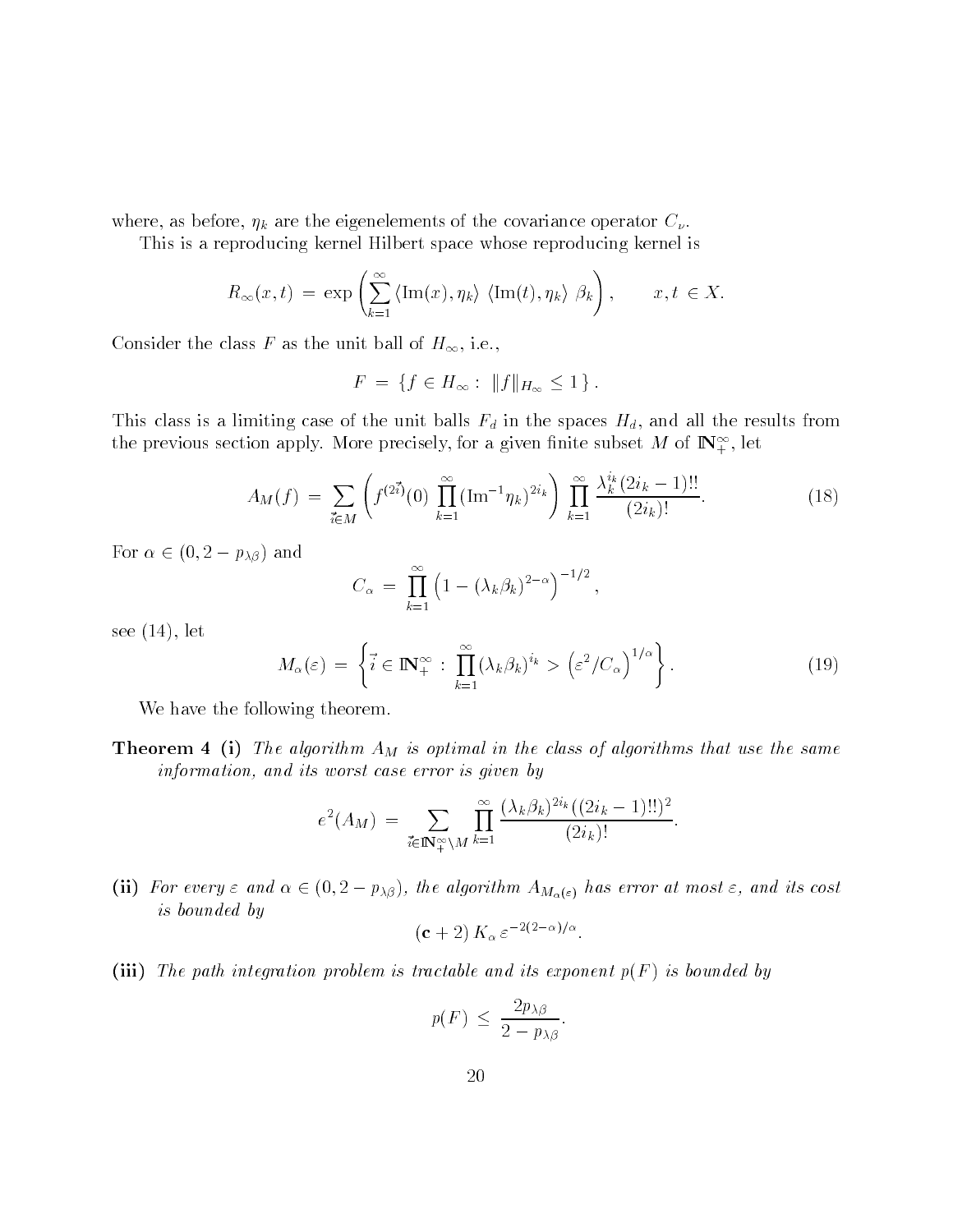For  $\lambda_i \beta_i = \Theta(i)$  with some  $r > 1$ , we have

$$
p(F) = \frac{2p_{\lambda\beta}}{2 - p_{\lambda\beta}} = \frac{2}{2r - 1}
$$

if the information is restricted to function and derivative values at zero

*Proof:* The proof of (i) and (ii) follows from the results of the previous section. Indeed, given d and  $f \in F$ , let

$$
f_d(\vec{t}) = f\left(\text{Im}^{-1}(t_1\eta_1 + \cdots + t_d\eta_d)\right), \quad \text{with} \quad \vec{t} = [t_1, \ldots, t_d] \in \mathbb{R}^d.
$$

Then  $f_d^{(i)}(0)$  $f_d(t) = f(\text{Im } (t_1 \eta_1 + \dots + t_d \eta_d)),$  with  $t = [t_1, \dots, t_d] \in \mathbb{R}^d.$ <br>  $f_d^{(\vec{i})}(0) = f^{(|\vec{i}|)}(0)(\text{Im}^{-1} \eta_1)^{i_1} \dots (\text{Im}^{-1} \eta_d)^{i_d},$  and  $||f_d||_{H_d} \le ||f||_{H_{\infty}}$ . Hence,  $f_d$  belongs to the unit ball of the space  $H_d$ .

For a given M, let  $d_M = \max\{k : i_k \neq 0 \text{ for some } i \in M\}$ . Then, for every  $f \in F$ , we have

$$
A_M(f) = A_{d,M}(f_d), \qquad \forall d \ge d_M.
$$

Since Sf limd Sdfd the rst part of Theorem follows from Theorem

Let  $n_{\alpha}(\varepsilon)$  be the cardinality of the set  $M_{\alpha}(\varepsilon)$ . Since  $n_{d,\alpha}(\varepsilon) \leq n_{d+1,\alpha}(\varepsilon)$  for every d, and  $n_{d,\alpha}(\varepsilon) = n_{\alpha}(\varepsilon)$  for  $d \geq d_{M_{\alpha}(\varepsilon)}$ , the second part follows from Theorem 3.

We now prove (iii). Obviously, it is enough to show that  $2/(2r - 1)$  is a lower bound on  $p(F)$  in the class of information restricted to function and derivative values at zero. Consider arbitrary information consisting of  $n$  function and derivative values at  $0$ . This corresponds to a subset M of IN  $_+^+$  having cardinality n. The minimal worst case error is given by  $e^-(A_M)$ , where the algorithm  $\mathcal{A}_{M}$  is given by  $\mathcal{A}_{M}$  where  $\mathcal{A}_{M}$ 

$$
e^{2}(A_{M}) = \sum_{\vec{i} \in \mathbb{N}_{+}^{\infty}} \prod_{k=1}^{\infty} \frac{(\lambda_{k}\beta_{k})^{2i_{k}}((2i_{k}-1)!!)^{2}}{(2i_{k})!} - \sum_{\vec{i} \in M} \prod_{k=1}^{\infty} \frac{(\lambda_{k}\beta_{k})^{2i_{k}}((2i_{k}-1)!!)^{2}}{(2i_{k})!}.
$$

Observe that the first sum is greater than  $1+\sum_{k=1}^{\infty}(\lambda_k\beta_k)^2/2$ . Since the second sum has only  $n$  elements, we have

$$
e^{2}(A_M) \geq \frac{1}{2} \sum_{k=n}^{\infty} (\lambda_k \beta_k)^2 = \Theta(n^{-(2r-1)})
$$
.

To guarantee that the error is at most  $\varepsilon$  we have to take  $n = \Omega\left(\varepsilon^{-2/(2r-1)}\right)$ . This completes the proof of Theorem 4.  $\Box$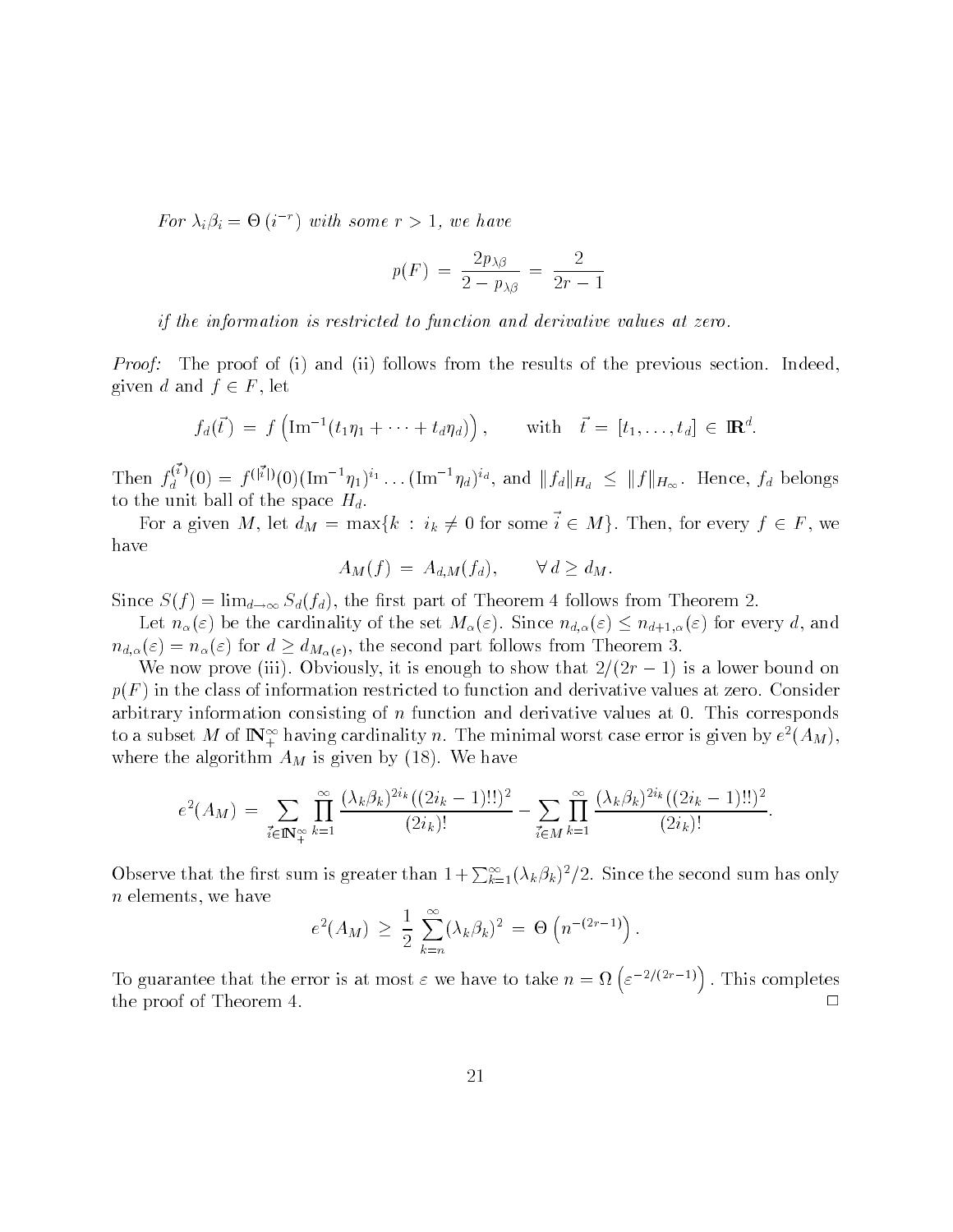## Acknowledgment

We wish to express our sincere thanks to S. Heinrich, E. Novak, K. Ritter, J. F. Traub, and A. G. Werschulz for useful comments.

We owe special thanks to W. Paciorek and B. Whaley for providing relevant literature on path integration in physics and chemistry

## References

- [1] S. M. Nikolskij, On the problem of approximation estimate by quadrature formulas (in russian in the Usp Matter of the Usp Matter of the Usp Matter of the Usp Matter of the Usp Matter of the Usp M
- [2] A. Sard, Best approximate integration formulas; best approximation formulas,  $Amer$ .  $\blacksquare$  . The math  $\blacksquare$  is the math  $\blacksquare$
- H Niederreiter Random Number Generation and Quasi-Monte Carlo Methods CBMS-NSF Reg. Conf. Series Appl. Math., 63, SIAM, Philadelphia, 1992.
- [4] E. Novak, Deterministic and Stochastic Error Bounds in Numerical Analysis, Lecture  $\mathcal{N}$  and  $\mathcal{N}$  and  $\mathcal{N}$  and  $\mathcal{N}$  and  $\mathcal{N}$  and  $\mathcal{N}$  are springer-
- [5] S. Paskov, Average case complexity of multivariate integration for smooth functions. J Complexity -
- [6] K. Ritter, G. W. Wasilkowski, and H. Woźniakowski, On multivariate integration for stochastic processes, in *Numerical Integration* (H. Braß, G. Hämmerlin, eds.), International Series of Numerical Mathematics of Numerical Mathematics  $\mathbf M$  -birkhauser Basel $\mathbf M$
- [7] K. Ritter, G. W. Wasilkowski, and H. Woźniakowski, Multivariate integration and approximation for random mathematic satisfying satisfying random conditions of the sactions  $\cdots$  , , , , , , , Problem in the set of the contract of the set of the set of the set of the set of the set of the set of the set of the set of the set of the set of the set of the set of the set of the set of the set of the set of the set
- j v j v j m i mening and H Wozniakowski wasilkowski information-information-information-information-informatio Academic Press, New York, 1988
- [9] G. W. Wasilkowski, Integration and approximation of multivariate functions: average case complexity with isotropic Wiener measured and all anticipations of the property  $\equiv$  of the social complexity Full version  $\mathcal{F}$  and  $\mathcal{F}$  are a set of  $\mathcal{F}$  . The contract of  $\mathcal{F}$  and  $\mathcal{F}$  are a set of  $\mathcal{F}$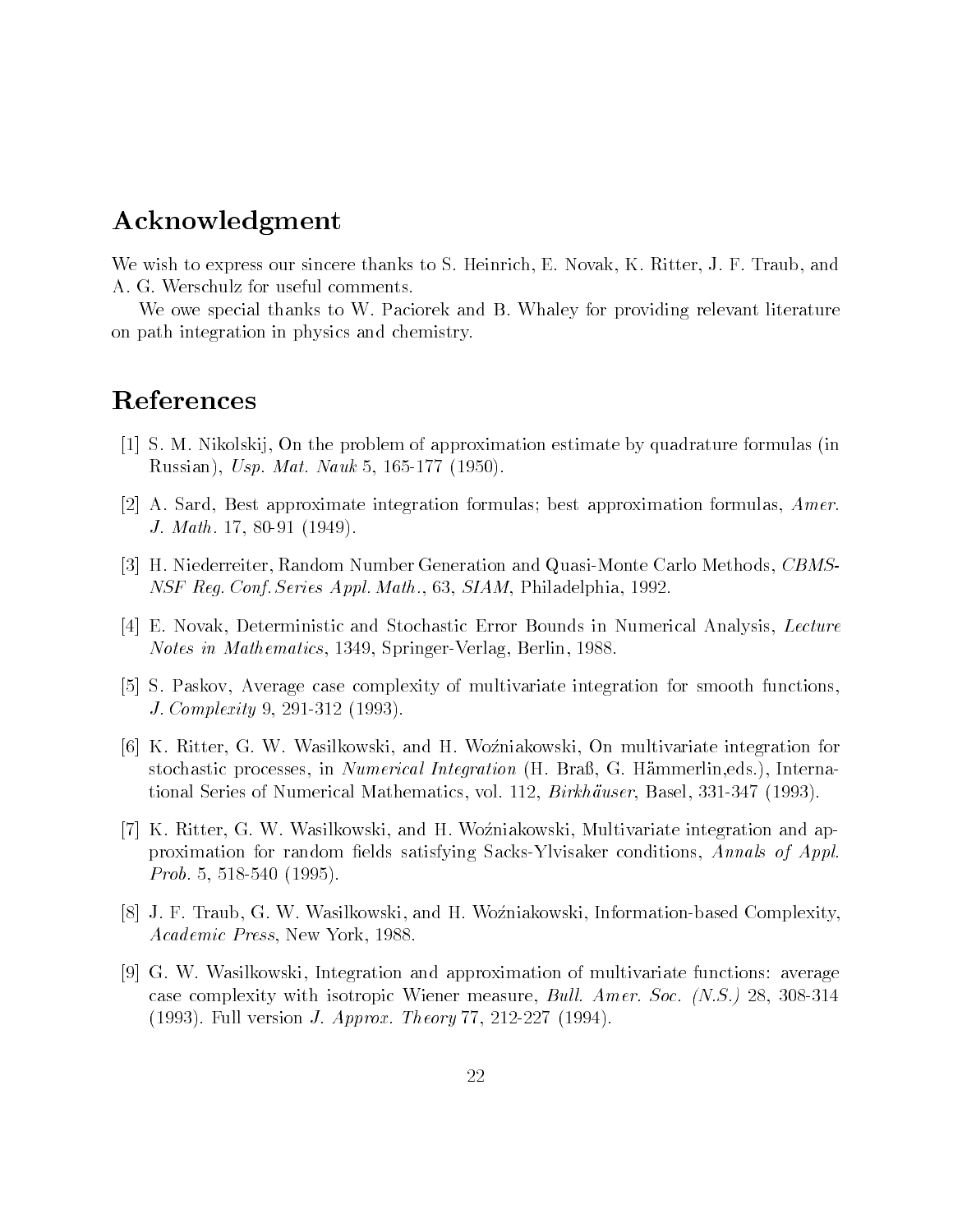- [10] G. W. Wasilkowski and H. Woźniakowski, Explicit cost bounds of algorithms for multivariate tensor problems  $\mathbf{I}$  complexity  $\mathbf{I}$  complexity  $\mathbf{I}$  and  $\mathbf{I}$  and  $\mathbf{I}$
- [11] H. Woźniakowski, Average case complexity of multivariate integration, Bull. Amer. math Society (1999) - 1999 - 1999 - 1999 - 1999 - 1999 - 1999 - 1999 - 1999 - 1999 - 1999 - 1999 - 1999 - 1999
- r P Feynman and A R Hills and Path-Integrals and Path-Integrals and Path-Integration and Path-Integration and New York, 1965.
- contract the more on the Section is the Section of Math Physical integration on  $\Delta$  and  $\Delta$  and  $\Delta$   $\Delta$   $\Delta$ 36, no.5 (1995).
- [14] A. D. Egorov, P. I. Sobolevsky and L. A. Yanovich, Functional Integrals: Approximate Evaluation and Applications, Kluwer Academic Publishers, Dordrecht, 1993.
- [15] A. Das, Field Theory: A Path Integral Approach, Lecture Notes in Physics, 52, World s and contract the contract of the contract of the contract of the contract of the contract of the contract of
- relativistic and a more that is a more than and b nelson in the second complete the second contract of the second quantum mechanics Physics Reports Review of Physics Letter -
- [17] C. Grosche and F. Steiner, How to solve path integrals in quantum mechanics,  $DESY$ - - and also J of Math Phys -
- D C Khandekar S V Lawande and K V Bhagwat Path-Integral Methods and their Applications World Scienti c Singapore
- [19] H. Kleinert, Path Integrals in Quantum Mechanics, Statistics and Polymer Physics. was singled structured to the contract the structure of the structure of the structure of the structure of the
- [20] P. K. MacKeown, Evaluation of Feynman path integrals by Monte Carlo methods,  $Amer$ . J of Physics -
- $|21|$  N. Makri, Numerical path integral techniques for long time dynamics, *J. of Math. Phys.*  -
- [22] L. S. Schulman, Techniques and Applications of Path Integration, *J. Wiley & Sons.* New York, 1981.
- F W Wiegel Methods in Physics and Physics and Physics and Physics and Physics and Physics and Physics and Physics Singapore, 1986.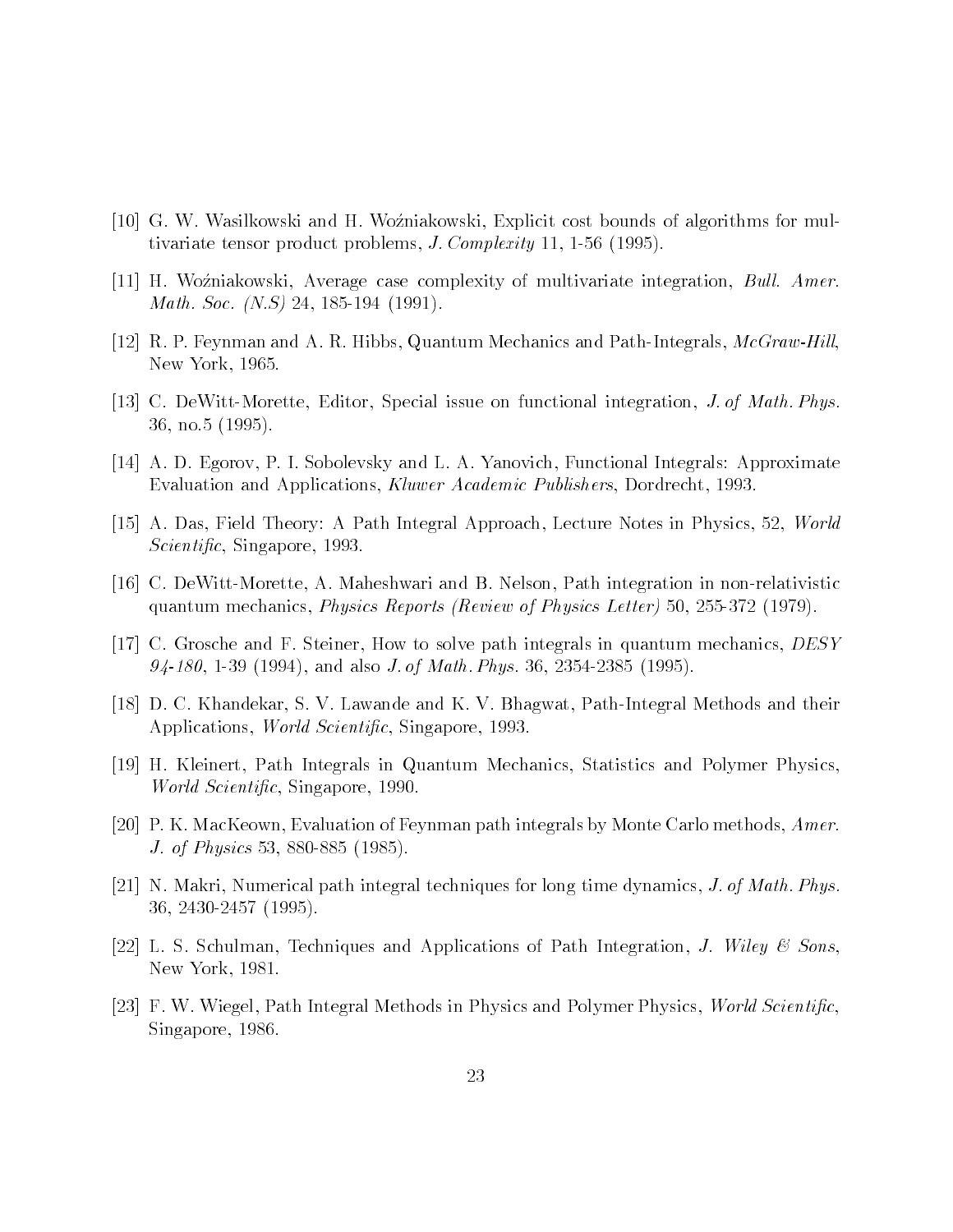- S A Albert Land R J H and R J H and R J H and R J H and Theory of Feynman Path Intergrals, Lecture Notes in Mathematics, 523, Springer Verlag, Berlin, 1976.
- [25] M. Kac, On distributions of certain Wiener functionals, *Trans. Amer. Math. Soc.* 65. - - - - - - - . .
- [26] D. Duffie, Dynamic Asset Pricing Theory, *Princeton University Press*, Princeton, New Jersey
- [27] J. Hull, Options, Futures, and Other Derivative Securities, *Prentice Hall*, Englewood Cliffs, N.J., second edition, 1993.
- R Merton Continuous-Time Finance Basil Blackwell Oxford
- [29] H. Woźniakowski, Tractability and strong tractability of multivariate tensor product problems, in Proceedings of 2nd Gauss Symposium, Muenchen, 1993, J. Computing and in the Information of the Information of the Information of the Information of the Information of the Information of the Information of the Information of the Information of the Information of the Information of the In
- [30] H. Woźniakowski, Tractability and strong tractability of linear multivariate problems. J Complexity -
- g was in the H Worst complexity of H Worst case complexity of H Worst case complexity of Feynman and the pathwa integration, in preparation.
- [32] N. N. Vakhania, V. I. Tarieladze, and S. A. Chobanyan, Probability Distributions on Banach Spaces, Reidel, Dordrecht, 1987.
- [33] N.S. Bakhvalov, On approximate calculation of integrals (in Russian), Vestnik MGV, Ser Mat Mekhanisation Fiz Khim and the Mekhanisation Fiz Khim Astron Fiz Khim Astron Fiz Khim Astron Fiz Khim A
- N Aronsza jaronsza jegy a przez przez przez przez przez przez America America, w przez podpoducje przez przez  $(1950).$
- iaal oo steedste Models for Observation Data Databall Observation ave to stelling the series of  $Appl. Math., 59, SIAM, Philadelphia, 1990.$

#### Authors' Addresses:

Grzegorz W. Wasilkowski, Department of Computer Science, University of Kentucky, Lexington, KY 40506, USA, email: greg@cs.engr.uky.edu